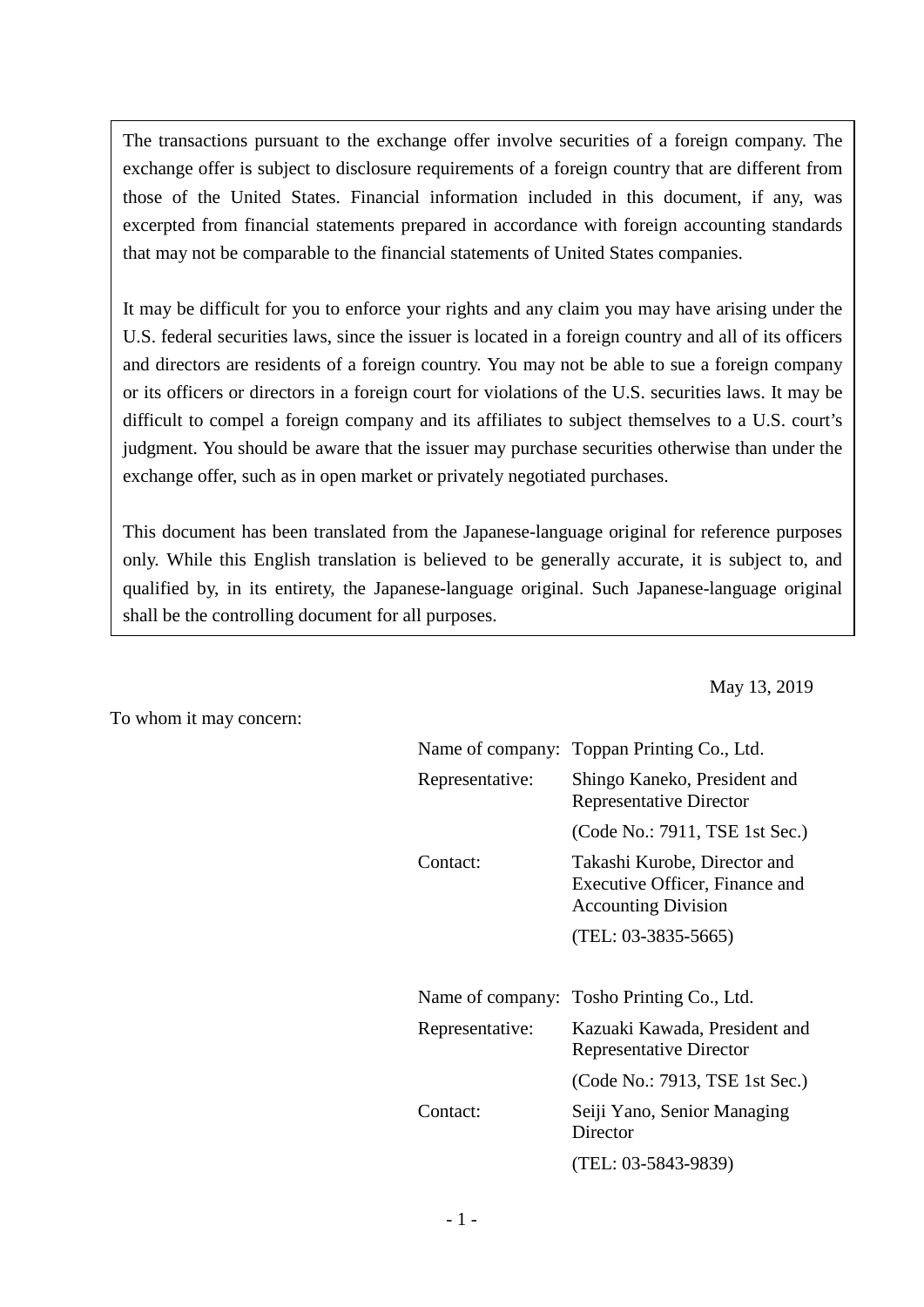#### **Announcement of Execution of Share Exchange Agreement to Make Tosho Printing Co., Ltd. a Wholly Owned Subsidiary of Toppan Printing Co., Ltd.**

Toppan Printing Co., Ltd. ("Toppan Printing") and Tosho Printing Co., Ltd. ("Tosho Printing") resolved at meetings of each company's Board of Directors held today to execute a share exchange agreement (the "Share Exchange Agreement") between the companies regarding a share exchange (the "Share Exchange") under which Toppan Printing is a wholly owning parent company in share exchange and Tosho Printing is a wholly owned subsidiary in share exchange (making Tosho Printing a wholly owned subsidiary of Toppan Printing is hereinafter referred to as the "Wholly Owned Subsidiary Conversion"), and the companies have executed the Share Exchange Agreement.

The Share Exchange is scheduled to be implemented after the Share Exchange Agreement is approved by resolution of the ordinary general meeting of shareholders of Tosho Printing that is scheduled to be held on June 27, 2019. Also, Toppan Printing plans to implement the Share Exchange in the form of a summary share exchange *(kan-i kabushiki kokan)* pursuant to the provisions of Article 796, Paragraph 2 of the Companies Act, without obtaining approval by resolution of its general meeting of shareholders for the Share Exchange Agreement.

Shares of common stock of Tosho Printing are scheduled to be delisted from the First Section of the Tokyo Stock Exchange, Inc. (the "Tokyo Stock Exchange") as of July 30, 2019 (the last trading date of the shares is scheduled to be July 29, 2019), which is prior to the effective date (August 1, 2019 (scheduled)) of the Share Exchange.

#### **1. Purpose of the Share Exchange**

In recent years, as the demand for paper media is decreasing due to the accelerated digital shift as a result of the development of information technology, the effect of the increasing use of electronic media as a result of the popularization of mobile devices and the effect of companies spending their advertising budgets on digital advertising, the existing business model of the printing industry to which the Toppan group belongs has been on the verge of a great change. As domestic demand is decreasing due to the declining population caused by the falling birthrate and aging population, and as raw material costs and logistics costs are increasing and competition with competitors is becoming increasingly intense, the harsh business environment is expected to continue for the entire industry.

Recognizing the matters above, Toppan Printing considers that there is an urgent need to execute structural reorganization in response to changes in the business environment and that moving forward, it is necessary to accelerate the reorganization of the business structure to match changes in market needs more swiftly than ever.

Toppan Printing and Tosho Printing began strengthening their relationship in 1970 when they executed a business alliance agreement and Tosho Printing accepted capital contributions from Toppan Printing. When Toppan Printing undertook Tosho Printing's capital increase through third-party allotment in October 2007, Tosho Printing became a consolidated subsidiary of Toppan Printing. Following that, as a result of concrete progress being achieved in business cooperation, the capital relationship between Toppan Printing and Tosho Printing was further stabilized through the acquisition by Toppan Printing of additional shares in Tosho Printing in February 2009. Under an environment of business cooperation supported by the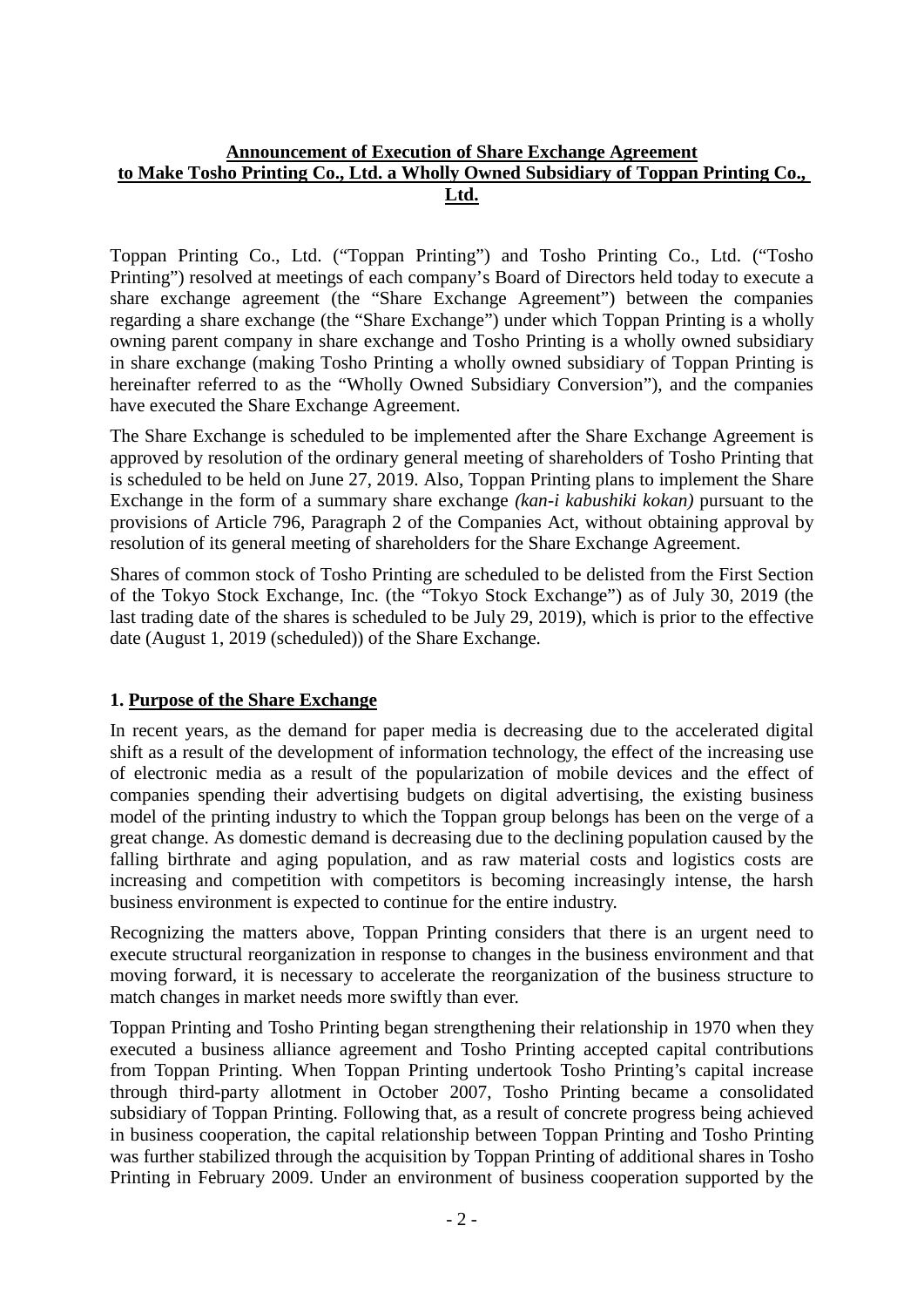capital relationship, Toppan Printing and Tosho Printing have aimed to share a corporate philosophy and strengthen their competitiveness by conducting personnel and technical exchanges and consolidating various systems, such as through the consolidation of logistics services by merging the logistics subsidiary of Tosho Printing with the logistics subsidiary of Toppan Printing and through manufacturing collaboration by promoting the reallocation of production equipment of the Toppan group as a whole.

At present, Toppan Printing has identified three material business challenges: (i) the implementation of structural reorganization, including the structure of the group, (ii) the creation of new businesses and new markets, and (iii) the acceleration of global business development. By advancing measures for these purposes, Toppan Printing is appropriately distributing and effectively utilizing business resources and aims to further expand its business. While promoting these efforts, due to major changes in the market environment such as decrease in demand for paper media and the effect of the digital shift in recent years, the business environment surrounding Toppan Printing and Tosho Printing has grown increasingly harsh, and in this context, Toppan Printing considered that it would be necessary to further increase group synergy by engaging in more unified management with Tosho Printing based on the common corporate philosophy.

At the same time, Tosho Printing announced a mid-term management plan in the fiscal year of 2017 and is working to (i) implement business structure changes based on market changes, (ii) make active investments to create new markets, and (iii) expand its business domain in the cultural and educational fields, with the aim of achieving reforms to become an "information design company" that adds value to information and provides that information to customers in order to change its paper-based business structure. However, the business environment surrounding paper media has changed more rapidly than Tosho Printing expected, and Tosho Printing considered that it is necessary to further endeavor to strengthen its profitability in these circumstances. Therefore, Tosho Printing recognizes that the acceleration of business structure change is the most important business challenge to break out of the current situation. Tosho Printing also considers that rather than independently continuing to seek business development by utilizing only its business resources, it will be able to respond to this challenge more swiftly than at present by further promoting its cooperation with Toppan Printing instead, whereby Tosho Printing may strengthen its profitability and in turn increase its corporate value.

Recognizing those matters, for a period of one year from the beginning of 2018, Toppan Printing and Tosho Printing continued to discuss matters such as manufacturing collaboration as well as the measures to increase various business synergies. Following that, Toppan Printing proposed discussions to Tosho Printing regarding Tosho Printing becoming a wholly owned subsidiary of Toppan Printing through a share exchange in February 2019 based on the development of those discussions.

In response to the proposal, Tosho Printing established a project team consisting only of officers and employees who do not concurrently hold any position in Toppan Printing or are not originally from Toppan Printing and examined the merits and demerits of the conversion of Tosho Printing to a wholly owned subsidiary of Toppan Printing while Toppan Printing and Tosho Printing discussed the specific details for increasing business synergies. As a result, Toppan Printing and Tosho Printing reached the conclusion that, in order to respond to structural changes in the business environment, the best course of action for maximizing the corporate value of Tosho Printing was to establish a prompt and decisive decision-making environment based on the long-term relationship of trust with Toppan Printing in which Tosho Printing and Toppan Printing have cooperated by Tosho Printing becoming a wholly owned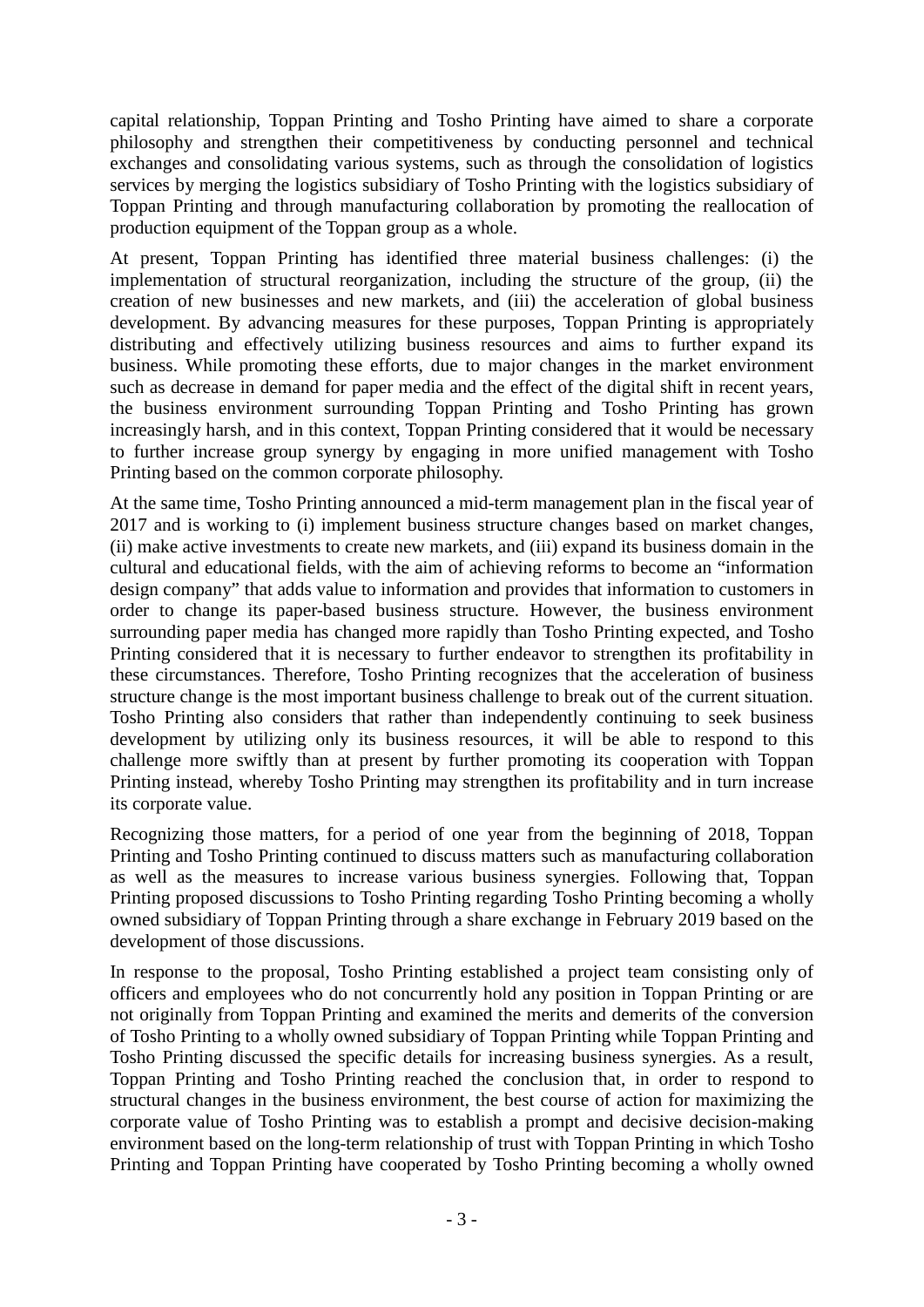subsidiary of Toppan Printing, and to implement Tosho Printing's business structure changes and expand Tosho Printing's business domain under the integrated business operations of Toppan Printing and Tosho Printing.

Toppan Printing and Tosho Printing will complement each other in areas in which the companies were unable to sufficiently respond and increase synergy in various areas including sales and manufacturing by mobilizing the total power of the Toppan group. Specifically, with respect to sales, on the basis that the companies will maintain their sales structures, Tosho Printing plans to deepen the relationship of trust with customers by supporting the resolution of issues faced by Tosho Printing's customers utilizing the ability of Toppan Printing to support customers' digitalization and other services and solutions provided by Toppan Printing, thereby expanding its business domain. With respect to manufacturing, indirect manufacturing departments of Tosho Printing such as production control functions will be consolidated into Toppan Printing, and Toppan Printing and Tosho Printing will aim to promote the efficiency of manufacturing systems by achieving production at appropriate locations taking into consideration the status of the sufficiency of factories held by the Toppan group across the country. At the same time, Toppan Printing and Tosho Printing will achieve the optimization of resource allocation of the Toppan group by promoting the appropriate distribution of both companies' production equipment to match the market scale and by avoiding redundant investment. By executing the Wholly Owned Subsidiary Conversion and taking those measures, Toppan Printing and Tosho Printing will be able to add high value and achieve efficiency through the joint utilization of their customer bases, business bases, financial bases and other business resources that they have cultivated until now and will be able to maximize the use of their respective business resources. In particular, while there are certain restrictions on the unified management of the group at present because of the existence of the minority shareholders of Tosho Printing, if Tosho Printing becomes a wholly owned subsidiary of Toppan Printing, Toppan Printing and Tosho Printing will be able to utilize their business resources without such restrictions.

Based on these reasons, as Toppan Printing aims to maximize the corporate value of the Toppan group, and as Tosho Printing aims to evolve into an information design company by using the business resources of the Toppan group and strengthening collaboration, Toppan Printing and Tosho Printing believe that the best option for each company is to make Tosho Printing a wholly owned subsidiary of Toppan Printing and that doing so will contribute to the maximization of the corporate value of the companies and the interests of their shareholders.

Comprehensively taking into consideration matters such as the fact that it is necessary to make it possible to flexibly make future business investments in order to respond to changes in existing businesses due to the accelerated digital shift and in order to achieve revisions to business portfolio and that by delivering shares of Toppan Printing to the shareholders of Tosho Printing, the shareholders will be able, as shareholders of Toppan Printing, to continue to enjoy the outcome of the increased corporate value of the Toppan group arising from the Wholly Owned Subsidiary Conversion, Toppan Printing and Tosho Printing determined that as a method of making Tosho Printing a wholly owned subsidiary of Toppan Printing, the best course of action for increasing the corporate value of Toppan Printing and Tosho Printing is to make Tosho Printing a wholly owned subsidiary of Toppan Printing through a share exchange by which Toppan Printing will become a wholly owning parent company and Tosho Printing will become a wholly owned subsidiary.

Understanding the matters above, Toppan Printing and Tosho Printing considered and discussed the share exchange ratio and other conditions and reached an agreement, and Toppan Printing and Tosho Printing decided today at meetings of each company's Board of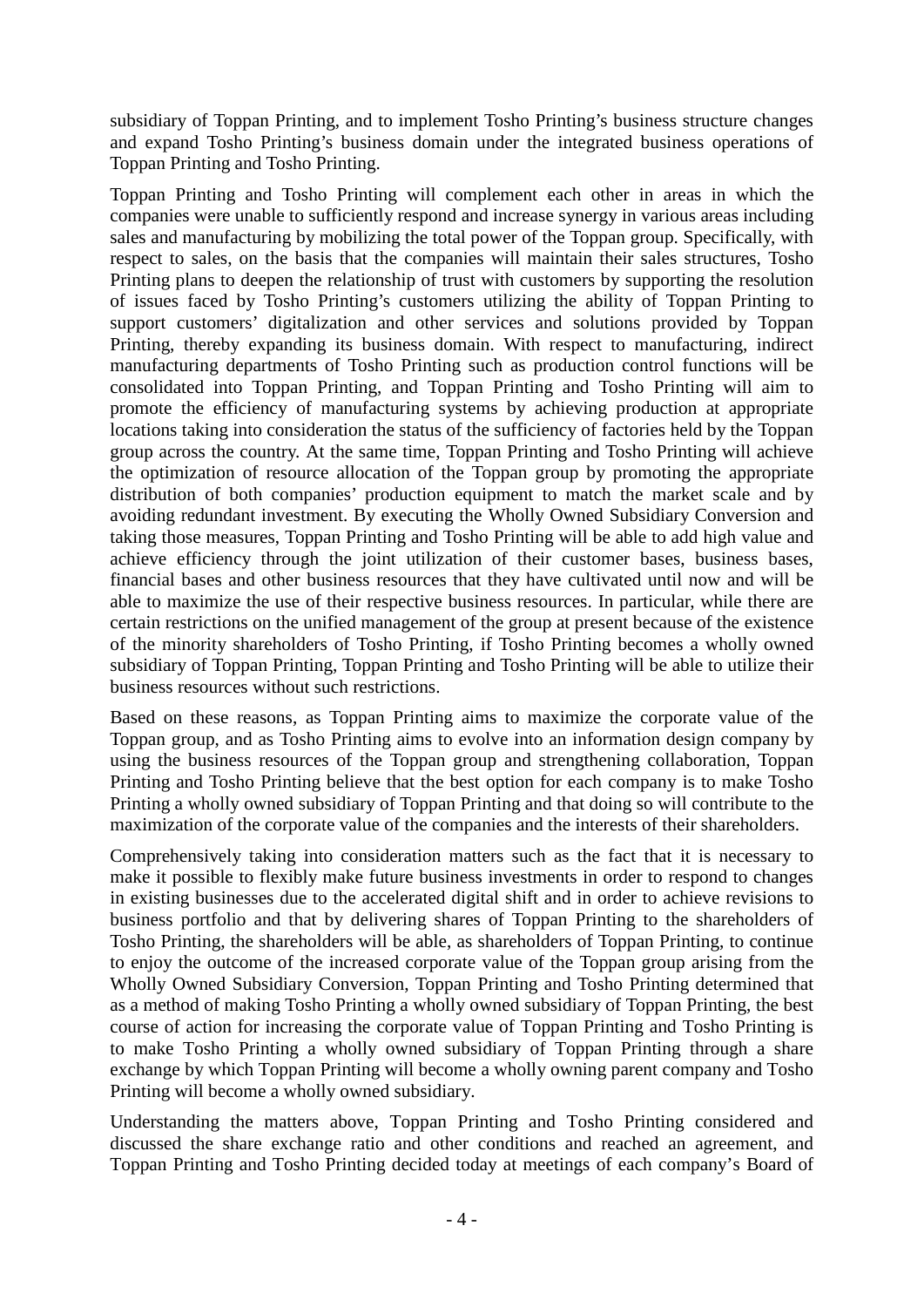Directors to implement the Share Exchange for the purpose of Toppan Printing making Tosho Printing a wholly owned subsidiary of Toppan Printing.

# **2. Outline of the Share Exchange**

| Record date for the ordinary general meeting<br>of shareholders to approve the Share<br><b>Exchange Agreement (Tosho Printing)</b>                      | Sunday, March 31, 2019               |
|---------------------------------------------------------------------------------------------------------------------------------------------------------|--------------------------------------|
| Date on which the execution of the Share<br>Exchange Agreement is resolved at the Board<br>of Directors meeting<br>(Toppan Printing and Tosho Printing) | Monday, May 13, 2019                 |
| Date on which the Share Exchange<br>Agreement is executed<br>(Toppan Printing and Tosho Printing)                                                       | Monday, May 13, 2019                 |
| Date on which the ordinary general meeting<br>of shareholders to approve the Share<br>Exchange Agreement will be held (Tosho<br>Printing)               | Thursday, June 27, 2019 (scheduled)  |
| Last trading date (Tosho Printing)                                                                                                                      | Monday, July 29, 2019 (scheduled)    |
| Delisting date (Tosho Printing)                                                                                                                         | Tuesday, July 30, 2019 (scheduled)   |
| Scheduled date of the Share Exchange<br>(effective date)                                                                                                | Thursday, August 1, 2019 (scheduled) |

(1) Schedule for the Share Exchange

- (Note 1) Toppan Printing will implement the Share Exchange in the form of a summary share exchange pursuant to the provisions of Article 796, Paragraph 2 of the Companies Act, without obtaining approval by resolution of its general meeting of shareholders for the Share Exchange Agreement.
- (Note 2) If necessary due to the progress of procedures of the Share Exchange or for any other reasons, the schedule of the Share Exchange may be changed upon consultation and agreement between Toppan Printing and Tosho Printing.

#### (2) Method of the Share Exchange

Through the Share Exchange, Toppan Printing shall become the wholly owning parent company and Tosho Printing shall become the wholly owned subsidiary. The Share Exchange is scheduled to be implemented after the Share Exchange Agreement is approved by resolution of the ordinary general meeting of shareholders of Tosho Printing that is scheduled to be held on June 27, 2019. Also, Toppan Printing plans to implement the Share Exchange in the form of a summary share exchange pursuant to the provisions of Article 796, Paragraph 2 of the Companies Act, without obtaining approval by resolution of a general meeting of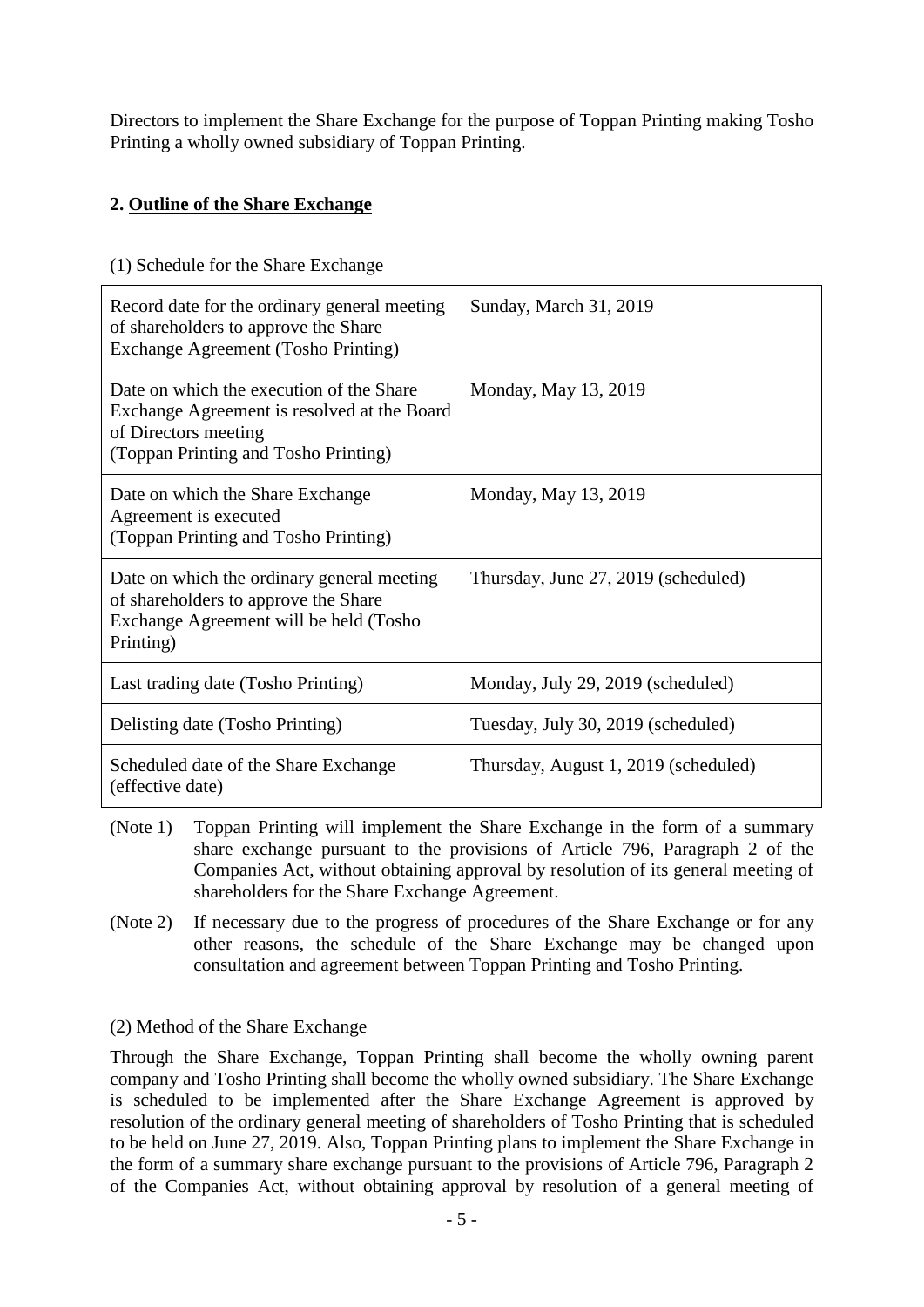shareholders for the Share Exchange Agreement.

|                                                                 | <b>Toppan Printing (wholly</b><br>owning parent company<br>through share exchange) | <b>Tosho Printing (wholly</b><br>owned subsidiary through<br>share exchange) |
|-----------------------------------------------------------------|------------------------------------------------------------------------------------|------------------------------------------------------------------------------|
| Ratio of allotment in the<br><b>Share Exchange</b>              |                                                                                    | 0.80                                                                         |
| Number of shares to be.<br>delivered upon the Share<br>Exchange |                                                                                    | Common stock of Toppan Printing: 16,623,222 shares<br>(scheduled)            |

#### (3) Allotment in the Share Exchange

#### (Note 1) Share allotment ratio

0.80 shares of common stock of Toppan Printing will be allotted and delivered in exchange for each share of common stock of Tosho Printing (the "Share Exchange Ratio"); provided, however, that no shares will be allotted in the Share Exchange for the shares of common stock of Tosho Printing held by Toppan Printing (22,002,461 shares as of today). The Share Exchange Ratio may be subject to change upon consultation and agreement between Toppan Printing and Tosho Printing in the case of any material changes to the conditions that are the basis of the calculation.

#### (Note 2) Number of shares of Toppan Printing to be delivered upon the Share Exchange

Upon the Share Exchange, Toppan Printing shall deliver the number of shares of Toppan Printing calculated based on the Share Exchange Ratio described in the above table to the shareholders of Tosho Printing (meaning the shareholders after the cancellation of treasury shares described below and excluding Toppan Printing) as of the time immediately preceding the time when Toppan Printing acquires all issued shares of Tosho Printing (excluding shares of Tosho Printing held by Toppan Printing) through the Share Exchange (the "Base Time") in exchange for the shares of Tosho Printing held by such shareholders.

In accordance with a resolution of the Board of Directors meeting that will be held by the day immediately preceding the effective date of the Share Exchange, Tosho Printing will cancel all of its treasury shares it holds at the Base Time (including the shares to be acquired by Tosho Printing in response to the exercise of the dissenters' appraisal right stipulated in Article 785, Paragraph 1 of the Companies Act in connection with the Share Exchange).

The number of shares to be delivered upon the Share Exchange may be subject to change in the future due to reasons such as the acquisition or cancellation of the treasury shares by Tosho Printing. All of the shares of Toppan Printing to be delivered upon the Share Exchange are scheduled to be sourced from the treasury shares held by Toppan Printing (the number of the treasury shares held by Toppan Printing is 25,768,515 as of March 31, 2019), and Toppan Printing will not issue new shares.

(Note 3) Treatment of shares constituting less than one (1) unit *(tangen miman kabushiki)*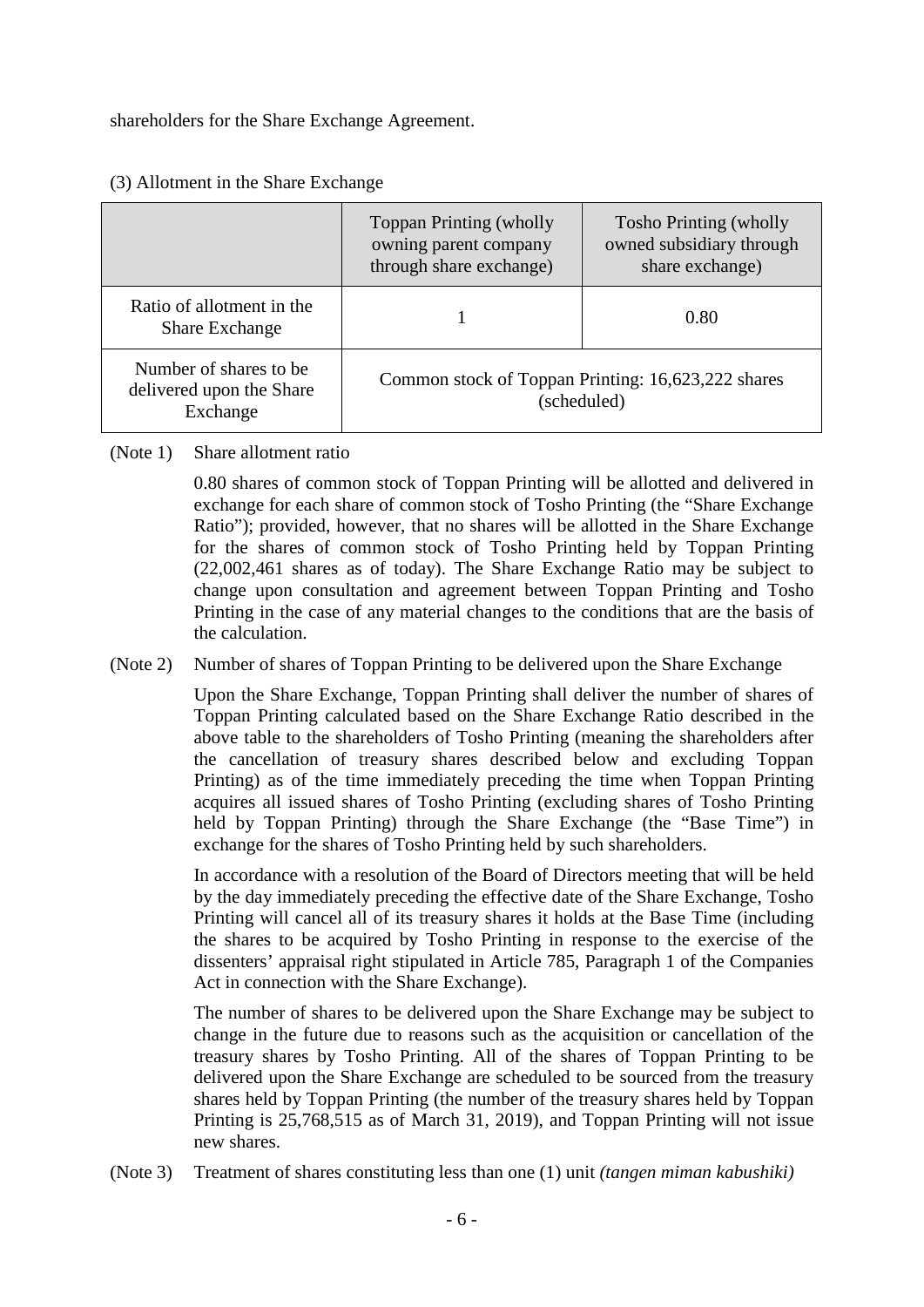The shareholders of Tosho Printing who will hold shares of Toppan Printing constituting less than one (1) unit (shares less than 100 shares) upon the Share Exchange will be entitled to use the following systems concerning shares of Toppan Printing. Shareholders cannot sell shares constituting less than one (1) unit in the financial instruments exchange market.

(i) Further purchase *(kaimashi)* of shares constituting less than one (1) unit (purchase to reach a total of 100 shares)

A system whereby holders of shares of Toppan Printing constituting less than one (1) unit may request Toppan Printing to sell, and may purchase from Toppan Printing, the number of shares that will achieve a total of one (1) unit *(tangen)* together with the number of shares constituting less than one (1) unit held by such shareholder pursuant to the provisions of Article 194, Paragraph 1 of the Companies Act and Article 9 of the Articles of Incorporation of Toppan Printing.

(ii) Purchase *(kaitori)* by Toppan Printing of shares constituting less than one (1) unit (sale by a shareholder of shares less than 100 shares)

A system whereby holders of shares of Toppan Printing constituting less than one (1) unit may request Toppan Printing to purchase the shares constituting less than one (1) unit held by such shareholder pursuant to the provisions of Article 192, Paragraph 1 of the Companies Act.

(Note 4) Treatment of any fractions of less than one (1) share

With respect to the shareholders of Tosho Printing who would receive an allotment of shares including fractions of less than one (1) share of Toppan Printing upon the Share Exchange, Toppan Printing will sell the shares of Toppan Printing equal to the total number of those fractions of less than one (1) share (any fractions of less than one (1) share in such total number being rounded down to the nearest whole number) and pay the sales proceeds in cash to each of such shareholders in proportion to the value of such fractions of less than one (1) share, pursuant to the provisions of Article 234 of the Companies Act and other relevant laws and regulations.

(4) Treatment of share options and bonds with share options in relation to the Share Exchange

Not applicable, because Tosho Printing, which will become a wholly owned subsidiary of Toppan Printing, has not issued any share options or bonds with share options.

#### **3. Basis for Calculation of the Allotment Concerning the Share Exchange**

(1) Basis and Reason for Calculation of the Allotment Concerning the Share Exchange

As described in 1. "Purpose of the Share Exchange" above, in February 2019, Toppan Printing proposed discussions to Tosho Printing regarding Tosho Printing becoming a wholly owned subsidiary of Toppan Printing through a share exchange, and the companies repeatedly engaged in earnest negotiations and discussions with each other. As a result, Toppan Printing and Tosho Printing reached the conclusion that the best course of action for increasing the corporate value of Tosho Printing and of the Toppan group as a whole was to strengthen the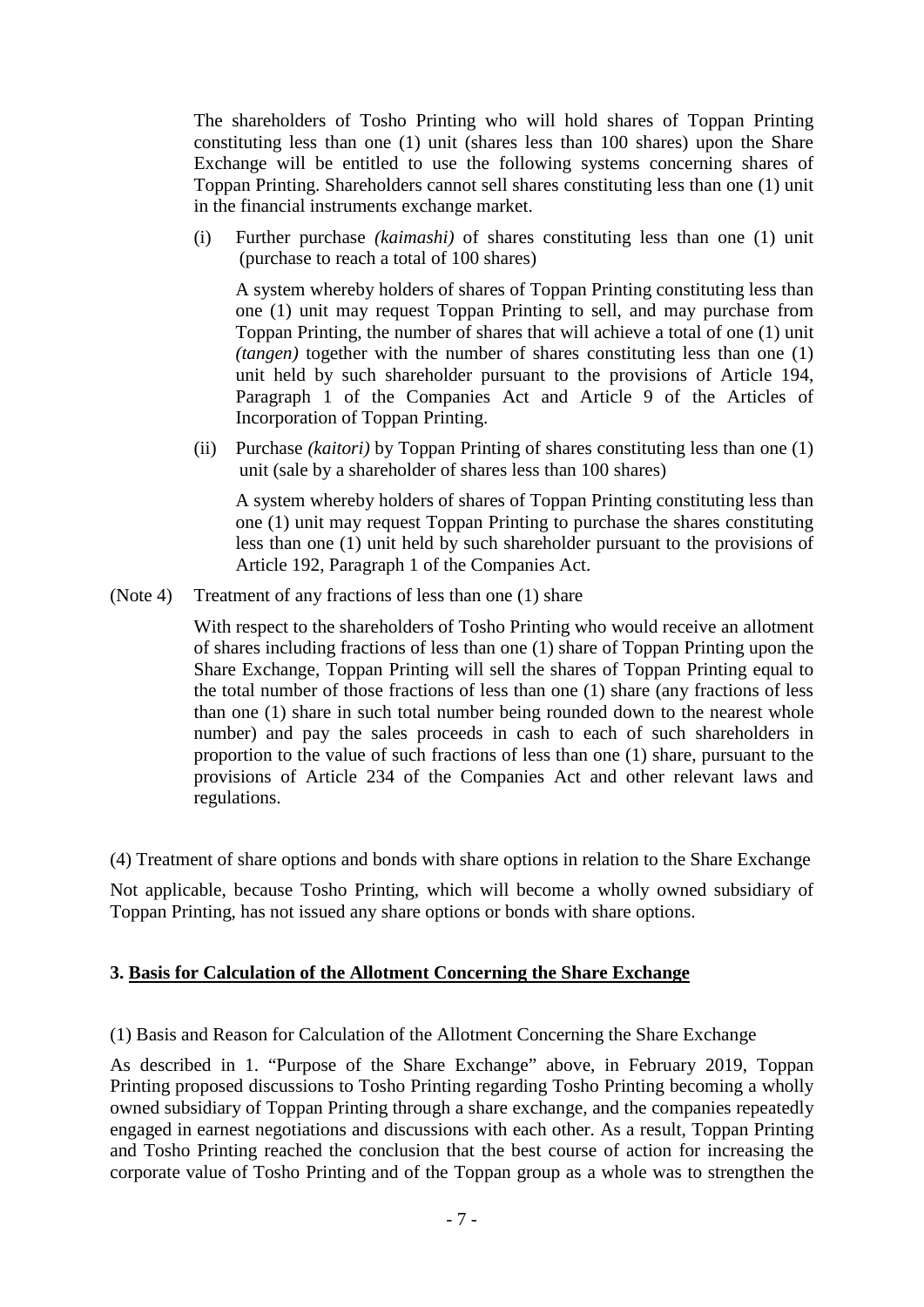integrated business operations of Toppan Printing and Tosho Printing and swiftly resolve the issues of customers under the prompt and decisive decision-making environment created by Toppan Printing making Tosho Printing its wholly owned subsidiary.

In order to ensure the fairness and the appropriateness in calculating the Share Exchange Ratio that will be applied to the Share Exchange described in 2.(3) "Allotment in the Share Exchange" above, Toppan Printing and Tosho Printing, respectively and separately, decided to request a third-party valuation institution independent of both companies to calculate the share exchange ratio. Toppan Printing appointed Nomura Securities Co., Ltd. ("Nomura Securities"), and Tosho Printing appointed GCA Corporation ("GCA") as the third-party valuation institutions.

As described in 3.(4) "Measures to Ensure Fairness" below, based on the valuation report concerning the Share Exchange Ratio received on May 10, 2019 from Nomura Securities, which is a third-party valuation institution, and based on advice from Mori Hamada & Matsumoto, Toppan Printing's legal advisor, after careful discussion and review, Toppan Printing came to the conclusion that the Share Exchange Ratio is appropriate and will contribute to the interests of the shareholders of Toppan Printing. Accordingly, Toppan Printing came to the conclusion that conducting the Share Exchange with the Share Exchange Ratio is appropriate.

As described in 3.(4) "Measures to Ensure Fairness" below, based on the valuation report concerning the Share Exchange Ratio received on May 10, 2019 from GCA, which is a third-party valuation institution, based on advice from Nakamura, Tsunoda & Matsumoto, Tosho Printing's legal advisor, and based on instruction and advice from a special committee consisting of independent members who do not have any interests with Toppan Printing, which is the controlling shareholder (details of the special committee are as described in 3.(5) "Measures to Avoid Conflicts of Interest" below), Tosho Printing has carefully and repeatedly engaged in discussion and review and has received the response to referrals (*toshinsho*) from the special committee. Tosho Printing came to the conclusion that the Share Exchange Ratio is at an appropriate level in light of the valuation result of GCA, based on which the Share Exchange Ratio exceeds the upper limit of the calculation range calculated by the average market price analysis, the calculation range calculated by the comparable company analysis and the calculation range calculated by the discounted cash flow analysis (the "DCF Analysis"), as described in 3.(2)(ii) "Outline of Calculation" below, and that, as the special committee and Toppan Printing have repeatedly negotiated and agreed on the Share Exchange Ratio, it will contribute to the interests of the shareholders of Tosho Printing. Accordingly, Tosho Printing came to the conclusion that conducting the Share Exchange with the Share Exchange Ratio is appropriate.

In addition to the foregoing, Toppan Printing and Tosho Printing engaged in careful review, referring to the results of the calculation of the share exchange ratio provided by their third-party valuation institutions, based on the results of the due diligence conducted by each company with respect to the other company, as well as with advice from their respective legal advisors as and when appropriate, and Toppan Printing and Tosho Printing repeatedly held mutual negotiations and consultations while taking into consideration the financial condition, asset status and future prospects of each company and other related factors in a comprehensive manner.

As a result, Toppan Printing and Tosho Printing came to the conclusion that conducting the Share Exchange with the Share Exchange Ratio is appropriate and contributes to the interests of their respective shareholders. Therefore, Toppan Printing and Tosho Printing executed the Share Exchange Agreement based on the resolutions of the respective Board of Directors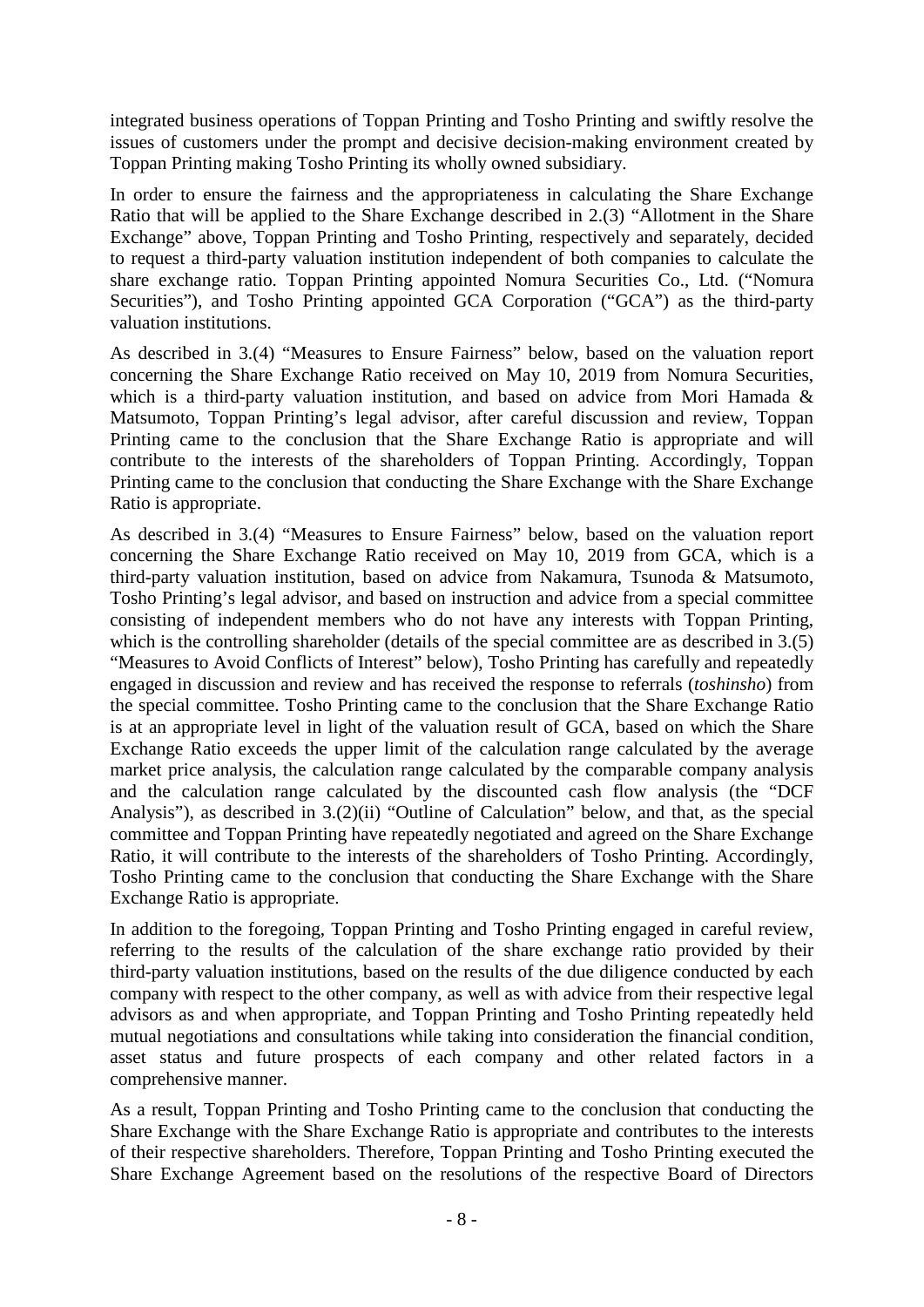meetings of Toppan Printing and Tosho Printing held today with respect to the implementation of the Share Exchange based on the Share Exchange Ratio.

The Share Exchange Ratio may be subject to change upon the consultation and agreement between Toppan Printing and Tosho Printing in the case of any material changes to the conditions that are the basis of the calculation.

#### (2) Matters Concerning Calculation

(i) Names of the Valuation Institutions and their Relationships with the Listed Companies

Both Nomura Securities, which is acting as a third-party valuation institution of Toppan Printing, and GCA, which is acting as a third-party valuation institution of Tosho Printing, are valuation institutions independent of Toppan Printing and Tosho Printing, are not related parties of Toppan Printing and Tosho Printing, and do not have any material interest to be noted in connection with the Share Exchange.

#### (ii) Outline of Calculation

As shares of common stock of Toppan Printing and Tosho Printing are listed on the First Section of the Tokyo Stock Exchange and a market share price exists, Nomura Securities adopted the average market price analysis for calculation. In addition, as there are comparable listed companies for which comparison to Toppan Printing and Tosho Printing is possible, and analogical inference of share value is possible through the comparable company analysis, the comparable company analysis was adopted for the calculation. Furthermore, in order to take into account the state of future business operations in the assessment, DCF Analysis was adopted for the calculation.

The following shows the assessment ranges that were derived from each calculation method, when the share value per share of Toppan Printing is set at one (1).

| Methodology adopted                  | Range of calculation of Share Exchange<br>Ratio |
|--------------------------------------|-------------------------------------------------|
| <b>Average Market Price Analysis</b> | $0.51 - 0.56$                                   |
| Comparable Company Analysis          | $0.38 - 0.60$                                   |
| <b>DCF</b> Analysis                  | $0.52 - 0.90$                                   |

In performing the market price analysis, Nomura Securities set May 10, 2019 as the reference date and used the closing share price on the Tokyo Stock Exchange on the reference date and the simple average closing share prices for the most recent five (5) business days, the most recent month, the most recent three (3) months, and the most recent six (6) months, each ending on the reference date.

In calculating the share exchange ratio above, Nomura Securities used public information and information which was provided to Nomura Securities without any independent verification of accuracy and completeness on the assumption that the information is accurate and complete. Nomura Securities did not independently perform any valuation, appraisal or assessment of assets and liabilities (which include derivatives, off-balance sheet assets and liabilities and other contingent liabilities) of both companies and their affiliates, including the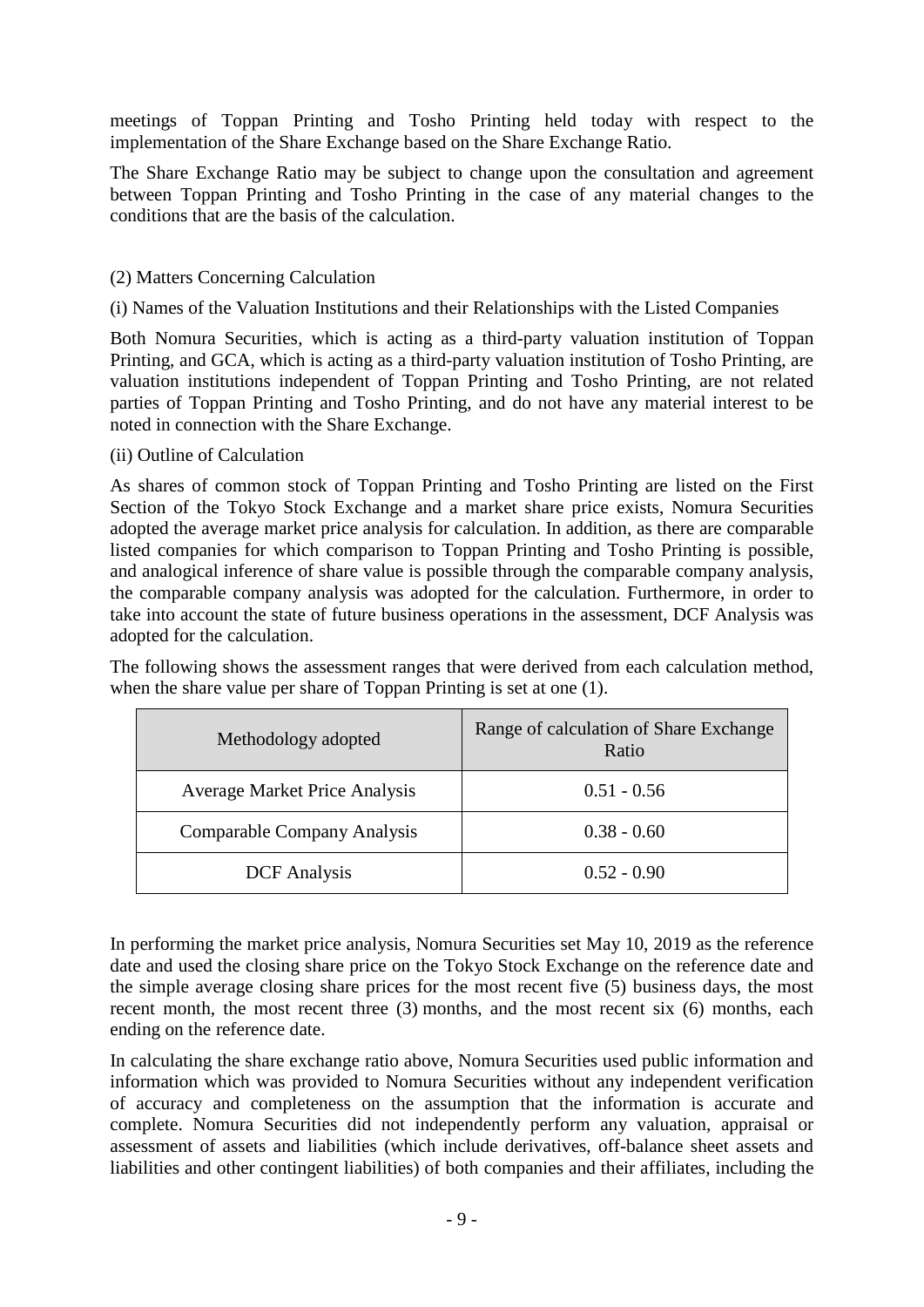analysis or valuation of individual assets or liabilities, nor separately request any third-party institution to make such appraisal or assessment. Nomura Securities assumed that the financial projections (including profit plans and other information) of both companies had been reasonably prepared based on the best and faithful projection and judgment currently available to the management of both companies at this time. The calculation by Nomura Securities is based on the information available to Nomura Securities and economic conditions as of May 10, 2019, and the purpose of the calculation by Nomura Securities is only to serve as reference for the Board of Directors of Toppan Printing in reviewing the Share Exchange Ratio.

Tosho Printing's future financial projections that Nomura Securities used as a basis for applying the DCF Analysis contain fiscal years in which a significant increase in earnings is expected. Specifically, the operating profit in the fiscal year ending March 2020 is expected to be JPY 1,200 million (while the operating loss in the fiscal year ended March 2019 was JPY 48 million). The main reason is the earnings growth associated with the enhancement of the resources in the educational solution business in response to the growing needs for English education, the increase in new sales as a result of the introduction of new equipment in the publishing and commercial printing fields, the improvement of logistics income and expenditures by revising the unit price system, the revenue growth of GAKKO TOSHO Co., Ltd., a subsidiary of Tosho Printing, due to fiscal year ending March 2020 being a year in which elementary school textbooks are adopted, and other matters. Those financial projections are not based on the premises that the Share Exchange is implemented.

As shares of common stock of Toppan Printing and Tosho Printing are listed on the First Section of the Tokyo Stock Exchange and a market share price exists, GCA adopted the average market price analysis for calculation. In addition, as there are comparable listed companies for which comparison to Toppan Printing and Tosho Printing is possible, and analogical inference of share value is possible through the comparable company analysis, the comparable company analysis was adopted for the calculation. Furthermore, in order to take into account the state of future business operations in the assessment, DCF Analysis was adopted for the calculation.

| Methodology adopted                  | Range of calculation of Share Exchange<br>Ratio |
|--------------------------------------|-------------------------------------------------|
| <b>Average Market Price Analysis</b> | $0.51 - 0.56$                                   |
| Comparable Company Analysis          | $0.33 - 0.42$                                   |
| <b>DCF</b> Analysis                  | $0.56 - 0.70$                                   |

The following shows the assessment ranges that were derived from each calculation method, when the share value per share of Toppan Printing is set at one (1).

In performing the market price analysis, GCA set May 10, 2019 as the reference date and used the closing share price on the Tokyo Stock Exchange on the reference date and the simple average closing share prices for the most recent five (5) business days, the most recent month, the most recent three (3) months, and the most recent six (6) months, each ending on the reference date.

In performing the comparable company analysis, Dai Nippon Printing Co., Ltd. was selected as a similar listed company determined to be similar to Toppan Printing, and Kyodo Printing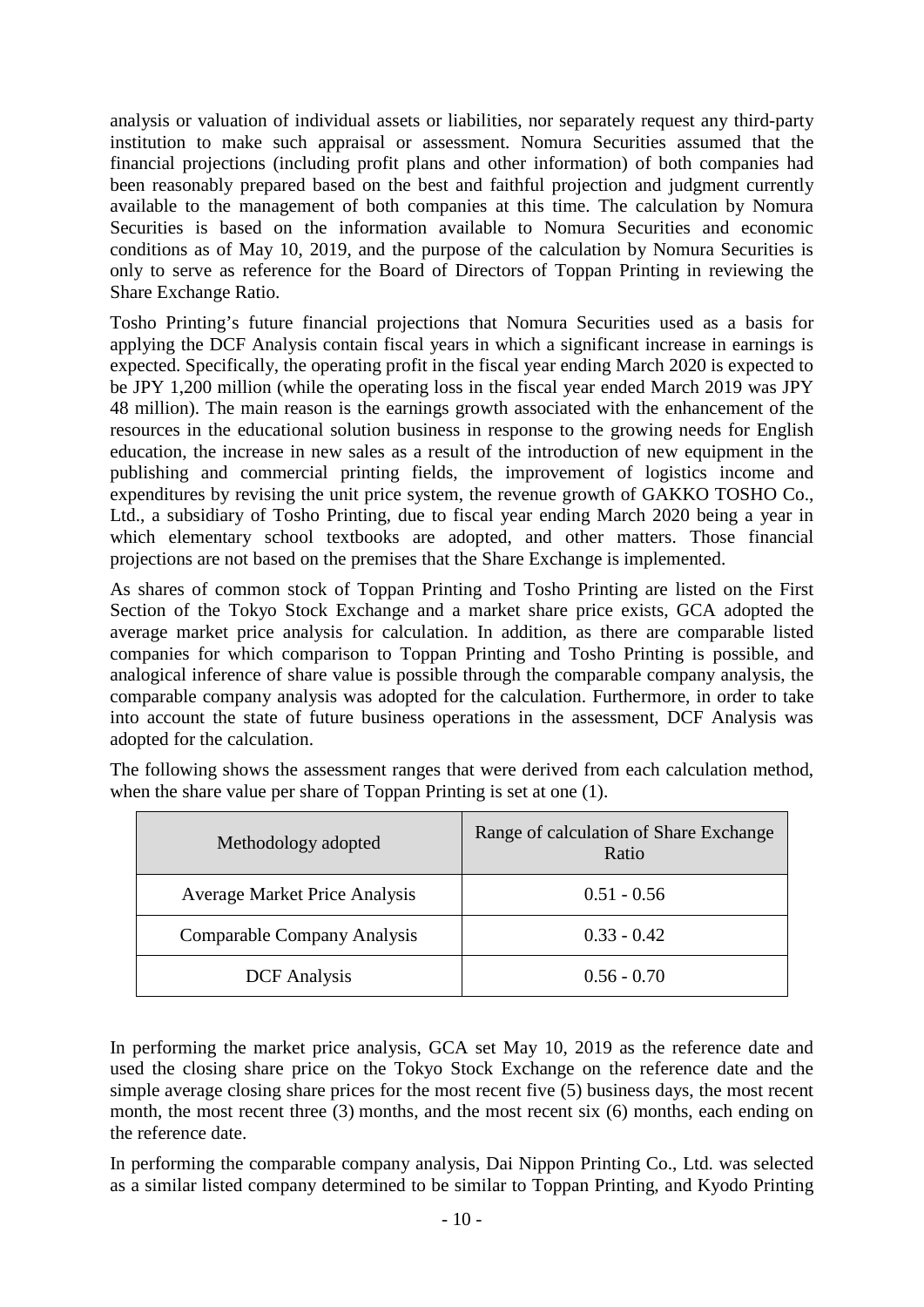Co., Ltd, Kyoritsu Printing Co., Ltd., Takeda Printing Co., Ltd., and Mitsumura Printing Co., Ltd. were selected as a similar listed company determined to be similar to Tosho Printing, and GCA performed the calculation by using expected EBITDA ratio for the corporate value.

In performing the DCF Analysis, with respect to Toppan Printing, the cash flow and other elements based on the financial forecast for the period from fiscal year 2019 through fiscal year 2021 provided by Toppan Printing were discounted to the current value by using a certain discount rate in order to analyze the corporate value. When calculating the going concern value of Toppan Printing through the DCF Analysis, GCA adopted the perpetual method and performed the calculation based on a permanent growth rate of 0.00% and discount rate of 7.27% to 9.27%. With respect to Tosho Printing, the cash flow and other elements based on the financial forecast for the period from fiscal year of 2019 through fiscal year of 2021 provided by Tosho Printing were discounted to the current value by using a certain discount rate in order to analyze the corporate value. When calculating the going concern value of Tosho Printing through the DCF Analysis, GCA adopted the perpetual method and performed the calculation based on a permanent growth rate of 0.00% and a discount rate of 7.53% to 9.53%.

Tosho Printing's future financial projections that GCA used as a basis for applying the DCF Analysis contain fiscal years in which a significant increase in earnings is expected. Specifically, the operating profit in the fiscal year ending March 2020 is expected to be JPY 1,200 million (while the operating loss in the fiscal year ended March 2019 was JPY 48 million). The main reason is the earnings growth associated with the enhancement of the resources in the educational solution business in response to the growing needs for English education, the increase in new sales as a result of the introduction of new equipment in the publishing and commercial printing fields, the improvement of logistics income and expenditures by revising the unit price system, the revenue growth of GAKKO TOSHO Co., Ltd., a subsidiary of Tosho Printing, due to fiscal year ending March 2020 being a year in which elementary school textbooks are adopted, and other matters. Those financial projections are not based on the premises that the Share Exchange is implemented.

In calculating the share exchange ratio above, GCA used public information and information which was provided to GCA without any independent verification of accuracy and completeness on the assumption that the information is accurate and complete. GCA did not independently perform any valuation, appraisal or assessment of assets and liabilities (which include derivatives, off-balance sheet assets and liabilities and other contingent liabilities) of both companies and their affiliates, including the analysis or valuation of individual assets or liabilities, nor separately request any third-party institution to make such appraisal or assessment. With respect to the financial projections (including profit plans and other information) of Tosho Printing, GCA conducted hearings with Tosho Printing's management team, and the special committee received explanations from Tosho Printing's executives, and GCA and the special committee verified the preparation procedures and contents of the financial projections and confirmed that no significantly unreasonable issue was found in regard to the financial projections being the basis for the calculation of the share exchange ratio. With respect to the financial projections of Toppan Printing, GCA conducted due diligence and confirmed that no significantly unreasonable issue was found in regard to the financial projections being the basis for the calculation of the share exchange ratio. Accordingly, GCA assumed that the financial projections (including profit plans and other information) of both companies had been reasonably prepared based on the best and faithful projection and judgment currently available to the management of both companies at this time. The calculation by GCA is based on the information available to GCA and economic conditions as of May 10, 2019, and the purpose of the calculation by GCA is only to serve as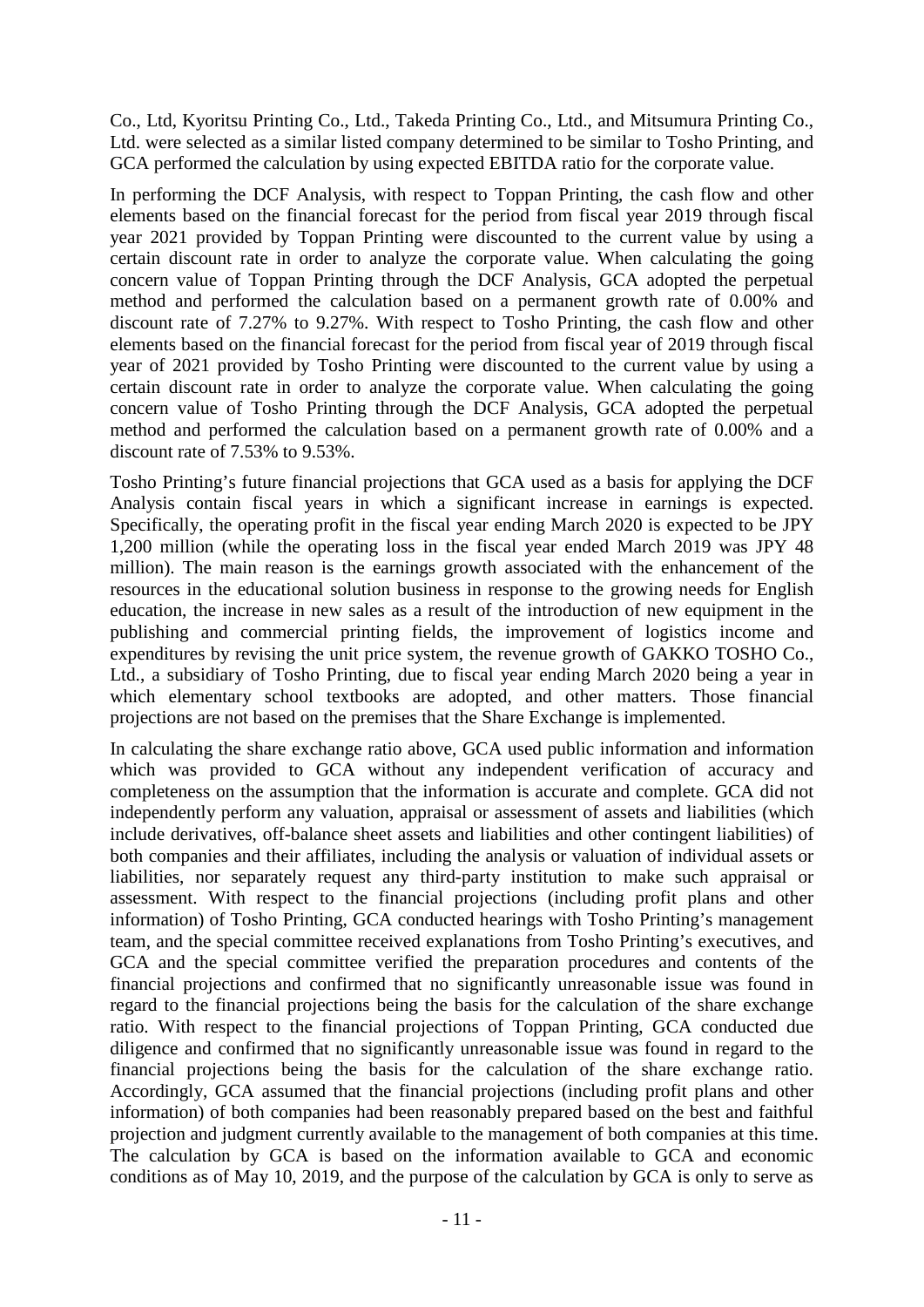reference for the Board of Directors of Tosho Printing in reviewing the Share Exchange Ratio, and GCA expresses no opinion on the fairness of the share exchange ratio in the Share Exchange.

(3) Prospects of and Reasons for Delisting

Upon the Share Exchange, Tosho Printing will become a wholly owned subsidiary of Toppan Printing on the effective date (scheduled to be August 1, 2019), and shares of Tosho Printing will be delisted as of July 30, 2019 (the last trading date will be July 29, 2019). After the delisting, it will be impossible to trade shares of Tosho Printing on the Tokyo Stock Exchange.

Even after the delisting of shares of Tosho Printing, shares of Toppan Printing that will be allotted to each of the shareholders of Tosho Printing (excluding Toppan Printing) upon the Share Exchange will remain listed on the Tokyo Stock Exchange, and they will be tradable on the financial instruments exchange markets on and after the effective date of the Share Exchange. Therefore, Toppan Printing believes that for each shareholder of Tosho Printing who holds not less than 125 shares of Tosho Printing and will receive, upon the Share Exchange, an allotment of not less than 100 shares of Toppan Printing, which is the number of shares constituting one (1) unit of Toppan Printing, liquidity of shares will continue to be provided.

However, each shareholder of Tosho Printing who holds less than 125 shares of Tosho Printing at the Base Time will receive the allotment of shares of Toppan Printing in the number less than 100 shares, which is the number of shares constituting one (1) unit of Toppan Printing. Shareholders who will hold shares constituting less than one (1) unit of Toppan Printing cannot sell such shares constituting less than one (1) unit on the financial instruments exchange markets. Each shareholder who will hold shares constituting less than one (1) unit may request Toppan Printing to purchase the shares constituting less than one (1) unit held by such shareholder. In addition, such shareholders may purchase from Toppan Printing the number of shares that will achieve a total of one (1) unit together with the number of shares constituting less than one (1) unit held by themselves. For the details of such treatment, see (Note 3) "Treatment of shares constituting less than one (1) unit *(tangen miman kabushiki)*" in 2.(3) above. For the details of the treatment of any fractions in the case where the number of shares of Toppan Printing to be delivered upon the Share Exchange includes any fractions of less than one (1) share, see (Note 4) "Treatment of any fractions of less than one  $(1)$  share" in 2. $(3)$  above.

Shareholders of Tosho Printing may trade the shares of Tosho Printing they hold until July 29, 2019 (scheduled), which is the last trading date, on the First Section of the Tokyo Stock Exchange.

#### (4) Measures to Ensure Fairness

Since Toppan Printing already owns 51.51% (as of March 31, 2019) of the voting rights of all shareholders of Tosho Printing, Toppan Printing and Tosho Printing have determined that it is necessary to ensure the fairness of the Share Exchange and therefore have implemented the following measures:

(i) Obtainment of Valuation Report from Independent Third-Party Valuation Institution

In order to ensure the fairness in calculating the share exchange ratio to be used upon the Share Exchange, Toppan Printing appointed Nomura Securities as a third-party valuation institution, and Tosho Printing appointed GCA as a third-party valuation institution. Toppan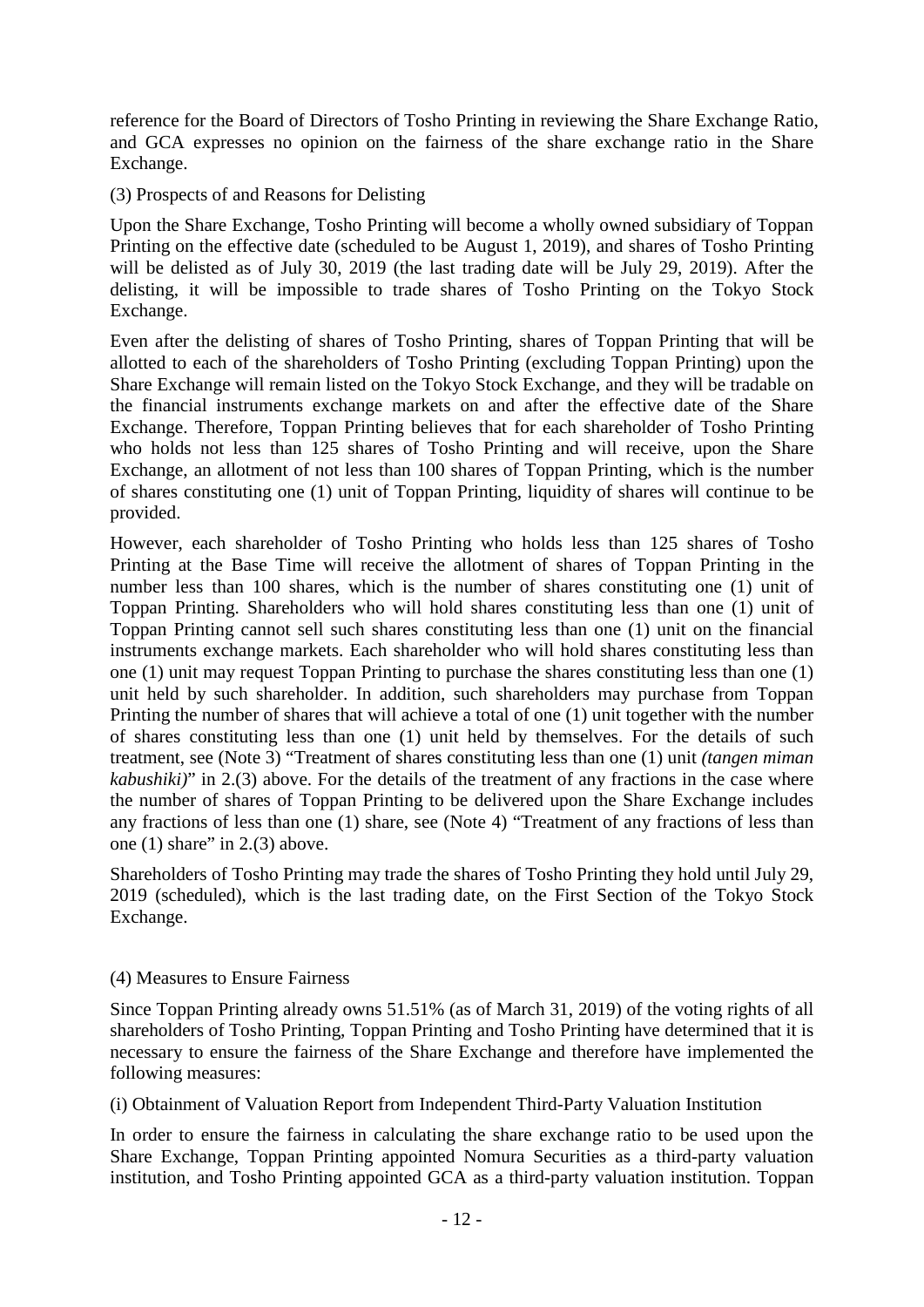Printing and Tosho Printing requested their valuation institutions to calculate the share exchange ratio to be used upon the Share Exchange and received valuation reports dated May 10, 2019 therefrom concerning the share exchange ratio. For the outline of the valuation reports, see (ii) "Outline of Calculation" in 3.(2) "Matters Concerning Calculation" above.

Neither Toppan Printing nor Tosho Printing has received an opinion (fairness opinion) from the third-party valuation institutions to the effect that the Share Exchange Ratio is appropriate or fair from a financial viewpoint.

#### (ii) Advice from Independent Law Firms

Toppan Printing appointed Mori Hamada & Matsumoto as its legal advisor, and Tosho Printing appointed Nakamura, Tsunoda & Matsumoto as its legal advisor, and Toppan Printing and Tosho Printing received legal advice concerning the decision-making methods and procedures to be implemented by the Board of Directors, including for the procedures of the Share Exchange.

Mori Hamada & Matsumoto and Nakamura, Tsunoda & Matsumoto are independent of Toppan Printing and Tosho Printing and have no material interest in Toppan Printing and Tosho Printing.

#### (5) Measures to Avoid Conflicts of Interest

Since Toppan Printing is the controlling shareholder of Tosho Printing, who already owns 51.51% (as of March 31, 2019) of the voting rights of all shareholders of Tosho Printing, Tosho Printing implemented the following measures in order to avoid conflicts of interest.

(i) Unanimous Approval by the Directors and Statutory Auditors of Tosho Printing, excluding Directors and Statutory Auditors who have conflicts of interest

Of the thirteen directors of Tosho Printing attending the Board of Directors meeting of Tosho Printing held today resolving the proposal of the execution of the Share Exchange Agreement, Mr. Shingo Kaneko is the Representative Director of Toppan Printing, Mr. Takahisa Ota is a part-time director of Toppan Communication Products Co., Ltd. ("TCP"), a wholly owned subsidiary of Toppan Printing, Messrs. Yoshihiko Okitsu, Noriyuki Takasaka, Seiji Yano, Shunji Fujino, Masashi Ono and Taira Naito are from Toppan Printing, and Mr. Tetsuo Ouchi is a former part-time director of Toppan Joho Kako Co., Ltd. (which was absorbed by TCP on April 1, 2019 through an absorption-type merger), a wholly owned subsidiary of Toppan Printing. Therefore, two-tiered procedures were taken: (i) from the perspective of avoiding conflicts of interest, the four directors other than Messrs. Shingo Kanako, Yoshihiko Okitsu, Noriyuki Takasaka, Seiji Yano, Shunji Fujino, Masashi Ono, Taira Naito, Takahisa Ota and Tetsuo Ouchi engaged in discussions and made a resolution with unanimous consent, and (ii) from the perspective of securing a quorum for the Board of Directors meeting, eleven directors (including the four directors mentioned above as well as Messrs. Yoshihiko Okitsu, Noriyuki Takasaka, Seiji Yano, Shunji Fujino, Masashi Ono, Taira Naito and Tetsuo Ouchi) engaged in further discussions and made a resolution with unanimous consent. In addition, one External Statutory Auditor who attended such Board of Directors meeting had no objection to such resolution.

Out of three Statutory Auditors, Messrs. Katsuhiro Kinemura and Kenji Sugawara are from Toppan Printing. From the perspective of avoiding conflicts of interest, they did not engage in the discussions on the proposal of the execution of the Share Exchange Agreement at the Board of Directors meeting mentioned above, and they refrained from expressing an opinion.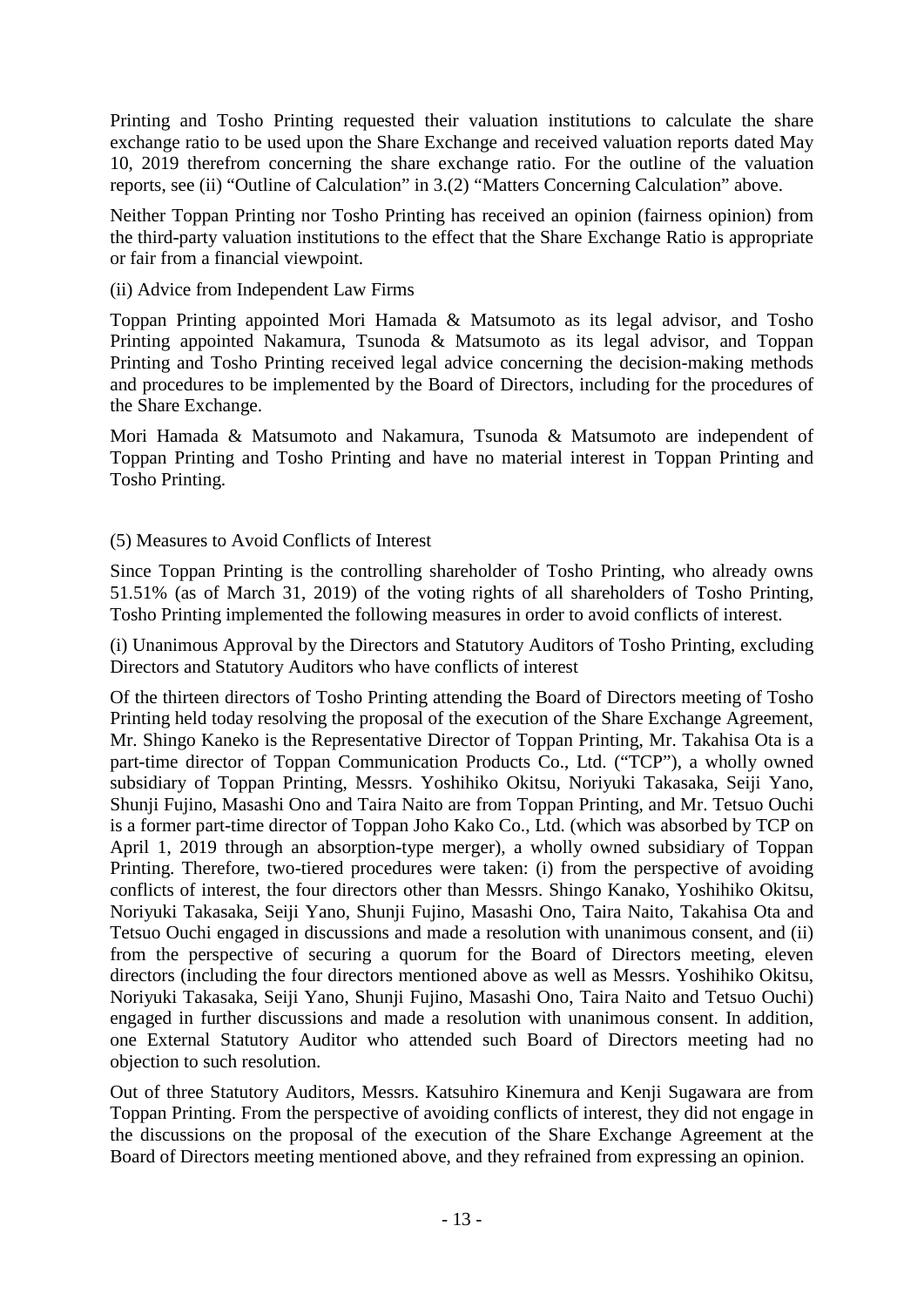In addition, from the perspective of avoiding conflicts of interest, Messrs. Shingo Kaneko, Yoshihiko Okitsu, Noriyuki Takasaka, Seiji Yano, Shunji Fujino, Masashi Ono and Taira Naito, who are directors of Tosho Printing, did not participate in discussions and negotiations with Toppan Printing on behalf of Tosho Printing. Because Messrs. Takahisa Ota and Tetsuo Ouchi are, respectively, a plant control general manager and production control general manager of Tosho Printing and are essential to the discussions on manufacturing matters, and the level of conflicts of interest was considered to be minor as the concurrent positions that they have or had are as part-time directors of a wholly owned subsidiary of Toppan Printing, they participated in discussions with Toppan Printing on manufacturing matters but did not participate in discussions and negotiations other than those.

(ii) Obtainment by Tosho Printing of a Response to Referrals (*toshinsho*) from a Special Committee that has No Conflicts of Interest

In order to avoid conflicts of interest upon the Share Exchange, on February 18, 2019, Tosho Printing established a special committee (the "Special Committee") composed of three persons, Mr. Nobuhiko Kitamura (a certified public accountant) who is an external director and independent officer of Tosho Printing and is determined to be familiar with the business activities and other matters of Tosho Printing to a substantial extent and to have certain expertise and qualifications to examine the Share Exchange as a certified public accountant, Mr. Katsuhisa Nakashima (a certified public accountant, and the President and Representative Director of M&A Consortium Co., Ltd.) who is an independent external expert without conflicts of interest with respect to Tosho Printing and Toppan Printing, which is Tosho Printing's controlling shareholder, and who has expertise and qualifications to examine the Share Exchange as a certified public accountant and is familiar with M&A (Mr. Katsuhisa Nakashima was appointed with the prior confirmation of Mr. Nobuhiko Kitamura, who is an external director and independent officer of Tosho Printing) and Mr. Eiji Masuda (an attorney and a partner of Masuda & Partners Law Office) who is an independent external expert without conflicts of interest with respect to Tosho Printing and Toppan Printing, which is Tosho Printing's controlling shareholder, and who has expertise and qualifications to examine the Share Exchange as an attorney and is familiar with M&A (Mr. Eiji Masuda was appointed with the prior confirmation of Mr. Nobuhiko Kitamura, who is an external director and independent officer of Tosho Printing), and consulted on (i) whether it is appropriate for the Board of Directors of Tosho Printing to make a decision on executing the Share Exchange from the perspective of (a) whether the Special Committee may reasonably determine that the Share Exchange will increase the corporate value, and (b) whether the Special Committee may reasonably determine because the Share Exchange will be executed through procedures that are fair to the shareholders, the interests of the shareholders are taken into account, and (ii) whether the Share Exchange will not be disadvantageous to the minority shareholders. At the same time, Tosho Printing granted to the Special Committee the authority to collect information necessary for examining the consulted matters, the authority to appoint or approve a legal advisor and a financial advisor and the authority to express opinions on the policy for negotiating with Toppan Printing as well as, when necessary, to negotiate with Toppan Printing. With respect to the remuneration for the members of the Special Committee, Mr. Nobuhiko Kitamura who is an external director of Tosho Printing will receive fixed remuneration within the total annual remuneration for Directors resolved by the general meeting of shareholders together with the ordinary remuneration for Directors, and Mr. Katsuhisa Nakashima and Mr. Eiji Masuda who are external experts will receive hourly remuneration. In both cases, the remuneration will be paid irrespective of the details of the consulted matters.

The Special Committee held eight meetings in total during the period from February 18, 2019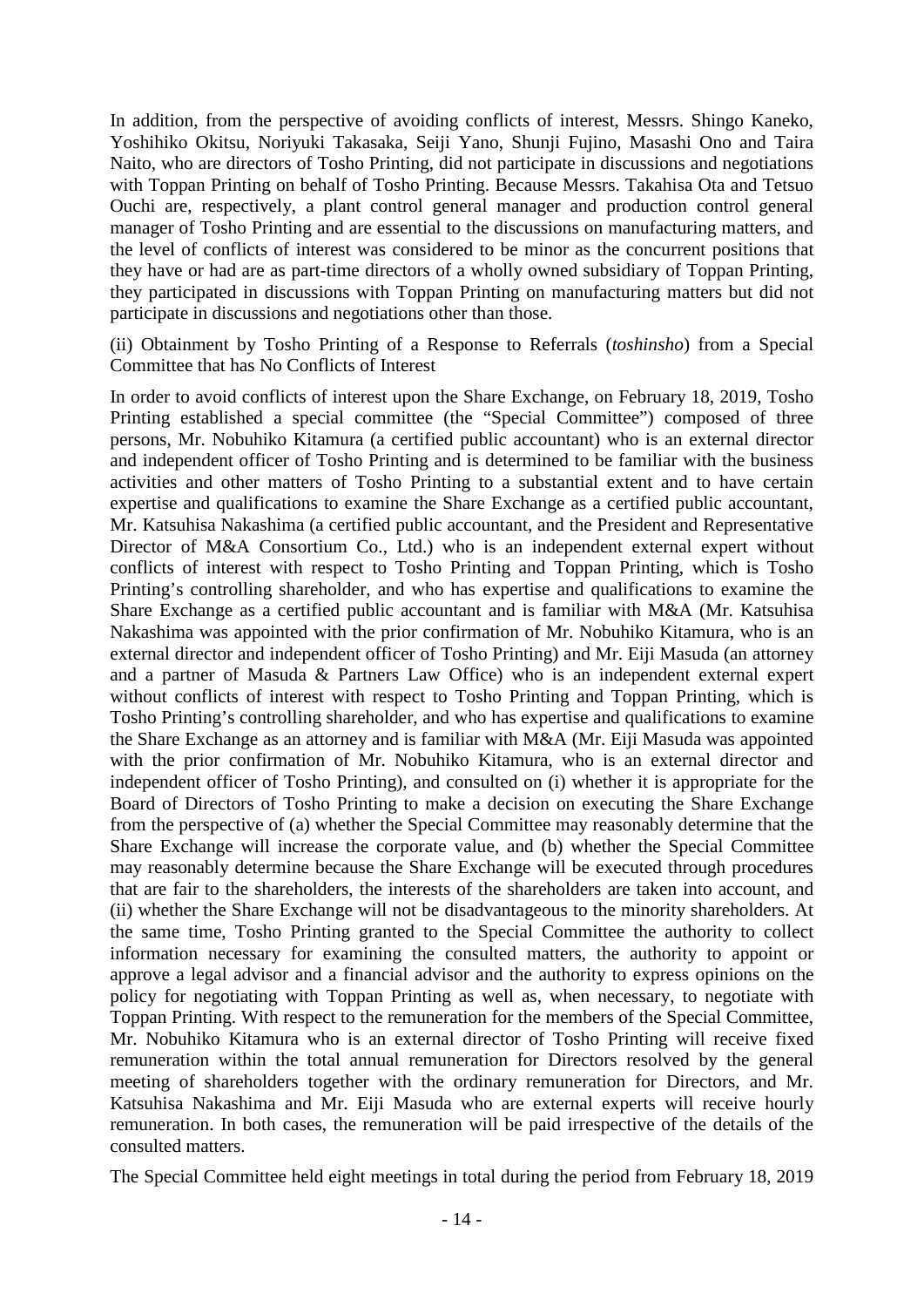to May 13, 2019 and carefully discussed and examined the consulted matters described above by exchanging opinions, discussing the matters and otherwise collecting information through email and other methods, as well. Specifically, the Special Committee approved the appointment of Nakamura, Tsunoda & Matsumoto as Tosho Printing's legal advisor after confirming their records, independence, etc., and selected GCA from multiple candidates as a financial advisor and third-party valuation institution of Tosho Printing after examining their records, independence, etc. The Special Committee received explanations from Tosho Printing regarding the purpose of the Share Exchange, the background and development of the Share Exchange, the formulation procedures and contents of Tosho Printing's business plan based on which the share exchange ratio is calculated, the examination system and decision-making method of the Share Exchange, and other matters, and asked related questions. In addition, the Special Committee received explanations from Toppan Printing and Nomura Securities, Toppan Printing's financial advisor, regarding the purpose of the Share Exchange, the background and development of the Share Exchange, the reason for choosing share exchange, the concept of the share exchange ratio, and other matters, and asked related questions. The Special Committee received advice from Nakamura, Tsunoda & Matsumoto, Tosho Printing's legal advisor, regarding the decision-making method of the Board of Directors of Tosho Printing for the Share Exchange, the management of the Special Committee, and other measures to ensure procedural fairness and measures to avoid conflicts of interest in relation to the Share Exchange and received explanations regarding the results of the legal due diligence on Toppan Printing, and asked related questions. In addition, the Special Committee received explanations from GCA, Tosho Printing's third-party valuation institution, regarding the results of financial and tax due diligence on Toppan Printing and the share exchange ratio calculation method and results, asked related questions, and verified the reasonableness thereof. Further, the Special Committee received advice from GCA, Tosho Printing's financial advisor, and Nakamura, Tsunoda & Matsumoto, Tosho Printing's legal advisor, determined the negotiation policy for the share exchange ratio and other matters, and was substantially involved in the negotiations with Toppan Printing such as continually receiving reports on the details of negotiations, giving instructions, as necessary, and giving written proposals for the share exchange ratio to Toppan Printing several times.

As a result of that examination and the like, the Special Committee submitted to the Board of Directors of Tosho Printing a response to referrals (*toshinsho*) on May 13, 2019, stating that it considers it reasonable for the Board of Directors of Tosho Printing to decide the implementation of the Share Exchange and that it considers that it is not disadvantageous to the minority shareholders for the execution of the Share Exchange Agreement to be decided at the Board of Directors meeting of Tosho Printing. For the outline of the opinion of the Special Committee, see 8.(3) "Outline of Opinion Obtained from a Party who has No Conflicts of Interest in a Controlling Shareholder Stating that the Transaction, etc. would Not be Disadvantageous to the Minority Shareholders" below.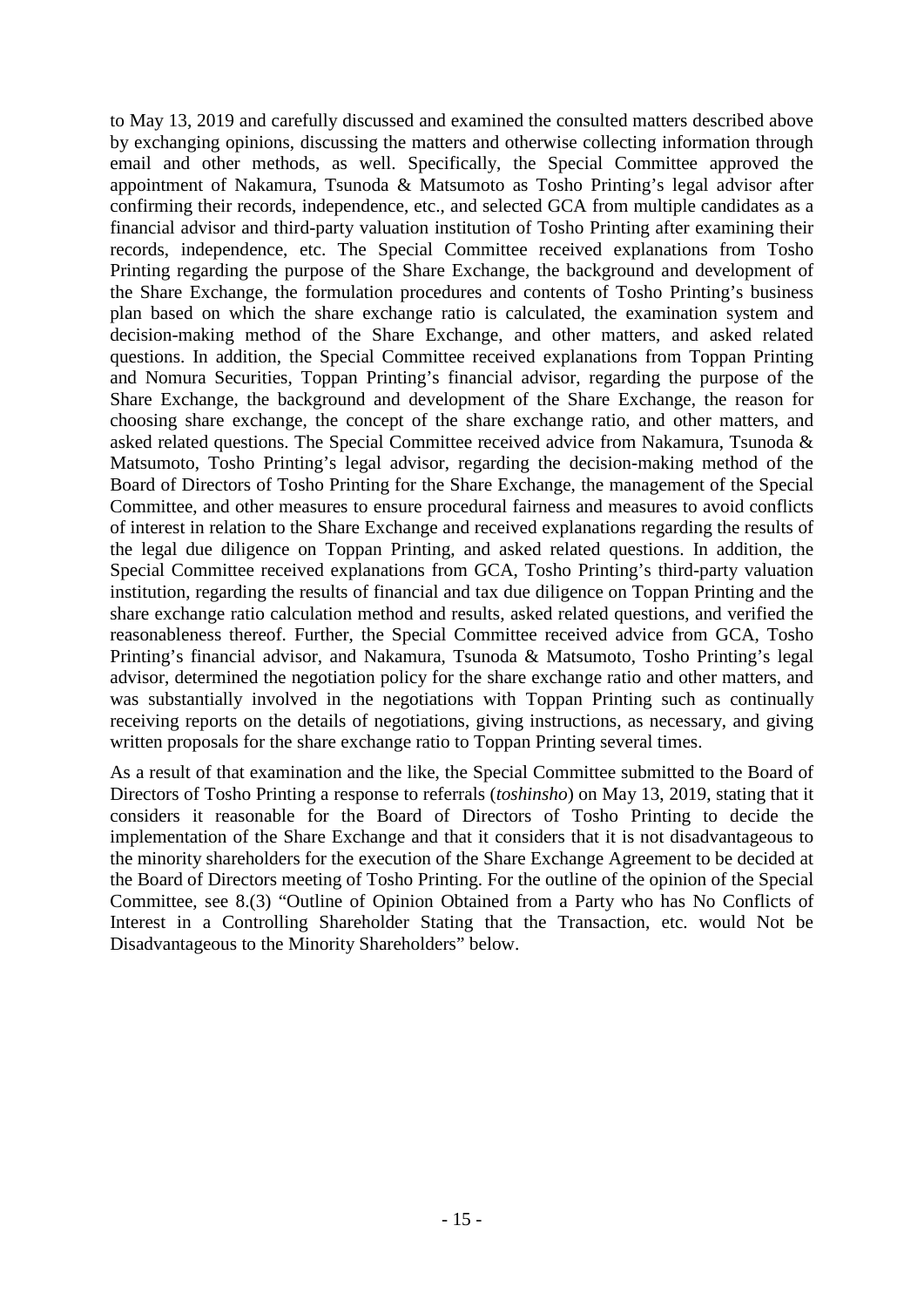# **4. Outline of the Parties to the Reorganization (as of March 31, 2019)**

|      |                                     | Wholly owning parent company<br>in share exchange                                         | Wholly owned subsidiary<br>in share exchange                                     |
|------|-------------------------------------|-------------------------------------------------------------------------------------------|----------------------------------------------------------------------------------|
| (1)  | Corporate name                      | Toppan Printing Co., Ltd.                                                                 | Tosho Printing Co., Ltd.                                                         |
| (2)  | Head office                         | 1-5-1, Taito, Taito-ku, Tokyo                                                             | 3-10-36, Higashi Jujo, Kita-Ku,<br>Tokyo                                         |
| (3)  | Name and title<br>of representative | President and Representative<br>Director                                                  | President and Representative<br>Director<br>Kazuaki Kawada                       |
|      |                                     | Shingo Kaneko                                                                             |                                                                                  |
| (4)  | Description of<br>business          | Information & Communication,<br>Living & Industry, Electronics<br>business segments, etc. | Conducting printing-related<br>business                                          |
| (5)  | Stated capital                      | JPY 104,986 million                                                                       | JPY 13,898 million                                                               |
| (6)  | Date of<br>incorporation            | January 17, 1900                                                                          | March 17, 1943                                                                   |
| (7)  | Number of<br>shares issued          | 349,706,240 shares                                                                        | 43,133,904 shares                                                                |
| (8)  | Fiscal year end                     | March 31                                                                                  | March 31                                                                         |
| (9)  | Number of<br>employees              | 51,712 (consolidated)                                                                     | 1,579 (consolidated)                                                             |
| (10) | Major business<br>partners          | Sharp Corporation and other<br>companies located domestically<br>and abroad               | Printing companies and other<br>companies located domestically                   |
| (11) | Main financing<br>banks             | Sumitomo Mitsui Banking<br>Corporation<br>MUFG Bank, Ltd.                                 | Sumitomo Mitsui Banking<br>Corporation<br>Sumitomo Mitsui Trust Bank,<br>Limited |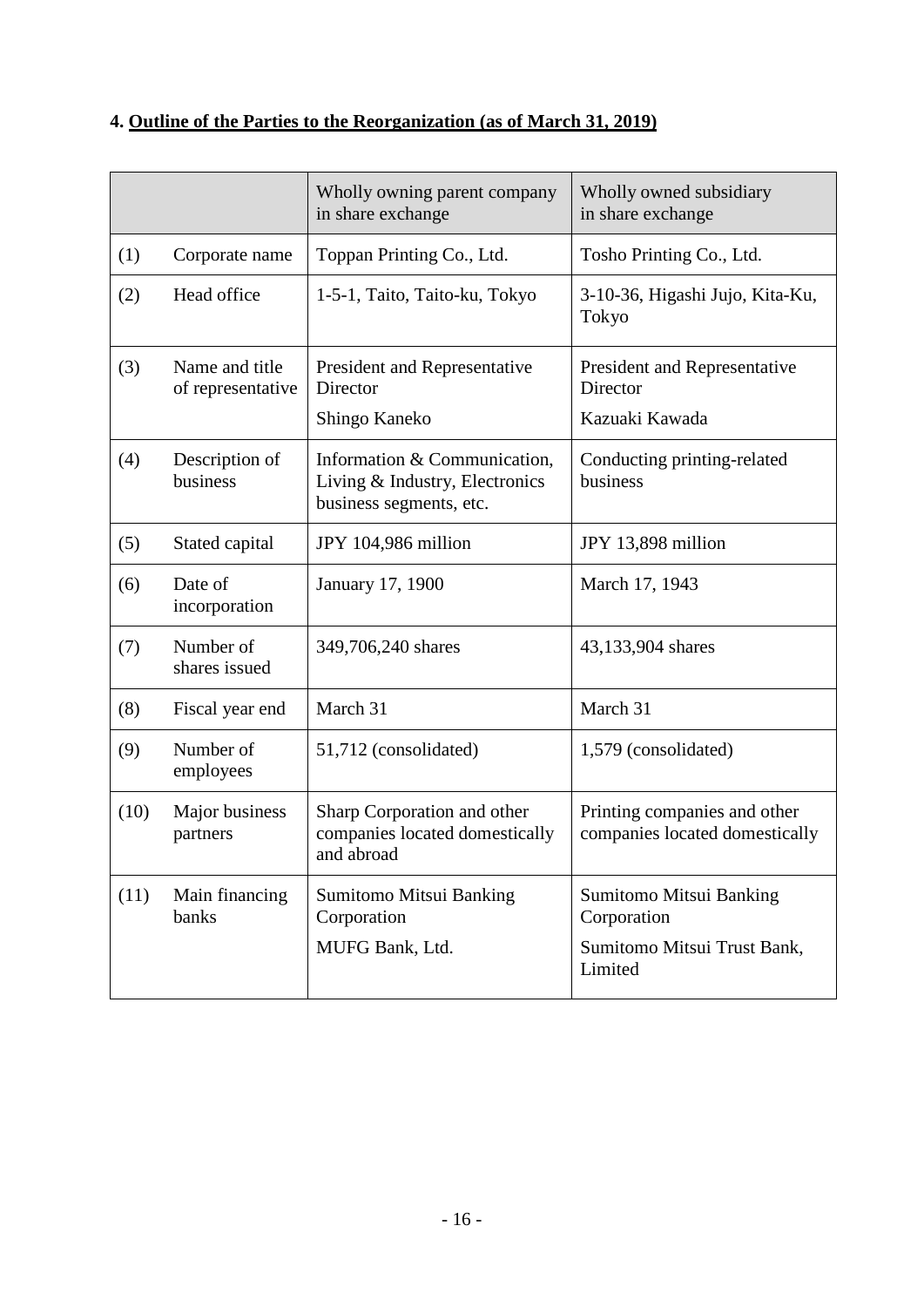| (12) | Major            | The Master Trust                                                      | 7.55% | Toppan Printing Co.,                   | 51.00% |  |
|------|------------------|-----------------------------------------------------------------------|-------|----------------------------------------|--------|--|
|      | shareholders and | Bank of Japan, Ltd.<br>(trust account)                                |       | Ltd.                                   |        |  |
|      | shareholding     |                                                                       |       | The Master Trust                       | 7.10%  |  |
|      | ratio            | Japan Trustee                                                         | 5.02% | Bank of Japan, Ltd.                    |        |  |
|      |                  | Services Bank, Ltd.                                                   |       | (retirement benefit                    |        |  |
|      |                  | (trust account)                                                       |       | trust account and                      |        |  |
|      |                  |                                                                       |       | DIC Corp. account)                     |        |  |
|      |                  | <b>NIPPON LIFE</b>                                                    | 4.29% |                                        |        |  |
|      |                  | <b>INSURANCE</b>                                                      |       | <b>INTERTRUST</b>                      | 6.63%  |  |
|      |                  | <b>COMPANY</b>                                                        |       | <b>TRUSTEES</b>                        |        |  |
|      |                  | THE DAI-ICHI                                                          | 2.62% | (CAYMAN)<br><b>LIMITED SOLELY</b>      |        |  |
|      |                  | <b>LIFE</b>                                                           |       | IN ITS CAPACITY                        |        |  |
|      |                  | <b>INSURANCE</b>                                                      |       | <b>AS TRUSTEE OF</b>                   |        |  |
|      |                  | COMPANY,                                                              |       | <b>JAPAN-UP</b>                        |        |  |
|      |                  | LIMITED.                                                              |       |                                        |        |  |
|      |                  |                                                                       |       | Toyo Ink SC                            | 2.68%  |  |
|      |                  | Toyo Ink SC                                                           | 2.45% | Holdings Co., Ltd.                     |        |  |
|      |                  | Holdings Co., Ltd.                                                    |       |                                        |        |  |
|      |                  |                                                                       |       | The Master Trust                       | 2.01%  |  |
|      |                  | Employee                                                              | 1.96% | Bank of Japan, Ltd.                    |        |  |
|      |                  | Shareholding                                                          |       | (trust account)                        |        |  |
|      |                  | Association                                                           |       |                                        |        |  |
|      |                  | Kodansha Ltd.                                                         | 1.91% | Japan Trustee                          | 1.86%  |  |
|      |                  |                                                                       |       | Services Bank, Ltd.<br>(trust account) |        |  |
|      |                  | Sumitomo Mitsui                                                       | 1.79% |                                        |        |  |
|      |                  | Banking                                                               |       | Sumitomo Mitsui                        | 1.62%  |  |
|      |                  | Corporation                                                           |       | Trust Bank, Limited                    |        |  |
|      |                  |                                                                       |       |                                        |        |  |
|      |                  | MUFG Bank, Ltd.                                                       | 1.79% | <b>BNY FOR GCM RE</b>                  | 1.55%  |  |
|      |                  |                                                                       |       | <b>GASBU</b>                           |        |  |
|      |                  | Japan Trustee                                                         | 1.58% |                                        |        |  |
|      |                  | Services Bank, Ltd.                                                   |       | <b>Tosho Printing</b>                  | 1.40%  |  |
|      |                  | (trust account 5)                                                     |       | Employee                               |        |  |
|      |                  |                                                                       |       | Shareholding<br>Association            |        |  |
|      |                  |                                                                       |       |                                        |        |  |
|      |                  |                                                                       |       | Gakken Holdings                        | 1.17%  |  |
|      |                  |                                                                       |       | Co., Ltd.                              |        |  |
| (13) |                  |                                                                       |       |                                        |        |  |
|      |                  | Relationships between the parties                                     |       |                                        |        |  |
|      | Capital          | As of today, Toppan Printing owns 22,002,461 shares, equivalent to    |       |                                        |        |  |
|      | relationship     | 51.00% of the total number of issued shares of Tosho Printing         |       |                                        |        |  |
|      |                  | $(43, 133, 904$ shares).                                              |       |                                        |        |  |
|      |                  |                                                                       |       |                                        |        |  |
|      | Personnel        | Seven people from Toppan Printing are Directors or Statutory Auditors |       |                                        |        |  |
|      | relationship     | of Tosho Printing. In addition, one Representative Director of Toppan |       |                                        |        |  |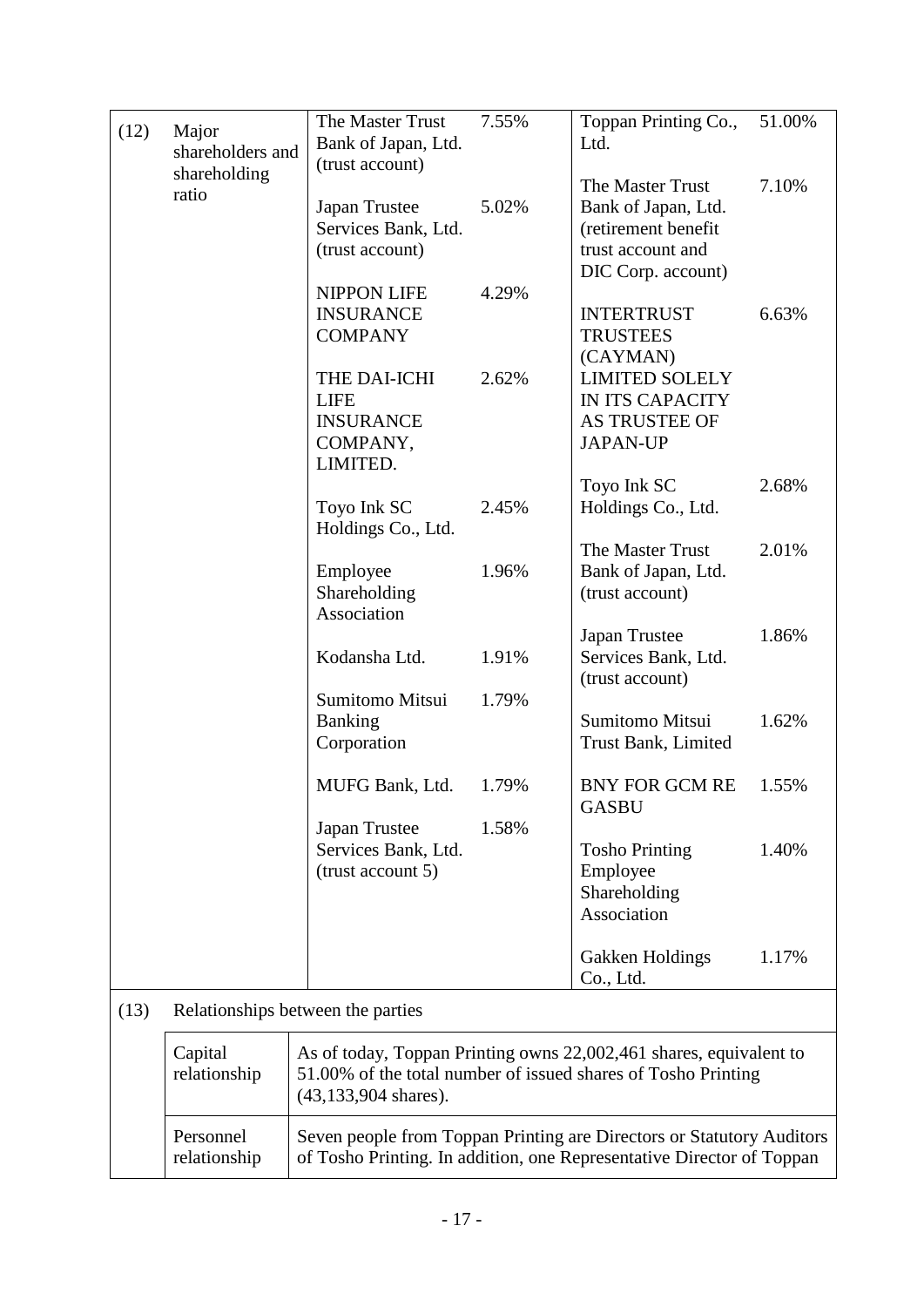|                              | Printing concurrently serves as a Director of Tosho Printing.                                                                                           |
|------------------------------|---------------------------------------------------------------------------------------------------------------------------------------------------------|
| Transaction<br>relationship  | Tosho Printing and Toppan Printing have a transaction relationship,<br>and place and receive printing orders.                                           |
| Status as a<br>related party | Tosho Printing is Toppan Printing's consolidated subsidiary, and<br>therefore, Tosho Printing and Toppan Printing are related parties of<br>each other. |

| (14)<br>Operational results and imalitial conditions for the most recent time (3) years |                                          |               |               |                                         |               |               |
|-----------------------------------------------------------------------------------------|------------------------------------------|---------------|---------------|-----------------------------------------|---------------|---------------|
| Fiscal year ended                                                                       | <b>Toppan Printing</b><br>(Consolidated) |               |               | <b>Tosho Printing</b><br>(Consolidated) |               |               |
|                                                                                         | March<br>2017                            | March<br>2018 | March<br>2019 | March<br>2017                           | March<br>2018 | March<br>2019 |
| Consolidated net<br>assets                                                              | 1,171,958                                | 1,303,674     | 1,328,888     | 66,970                                  | 75,943        | 80,090        |
| Consolidated total<br>assets                                                            | 1,997,909                                | 2,147,932     | 2,193,987     | 101,614                                 | 107,593       | 115,115       |
| Consolidated net<br>assets per share<br>(JPY)                                           | 3,168.34                                 | 3,531.07      | 3,625.88      | 1,559.39                                | 1,749.31      | 1,844.41      |
| Consolidated net<br>sales                                                               | 1,431,595                                | 1,452,751     | 1,464,755     | 53,842                                  | 53,684        | 52,435        |
| Consolidated<br>operating profit                                                        | 51,601                                   | 52,290        | 45,743        | 283                                     | 55            | (48)          |
| Consolidated<br>ordinary income                                                         | 49,698                                   | 54,638        | 49,130        | 788                                     | 577           | 511           |
| Net income<br>attributable to the<br>shareholders of<br>the parent<br>company           | 32,535                                   | 42,267        | 41,060        | 10,687                                  | 875           | 104           |
| Consolidated net<br>income per share<br>(JPY)                                           | 101.50                                   | 131.32        | 127.58        | 249.76                                  | 20.46         | 2.43          |
| Dividend per<br>share (JPY)                                                             | 40.00                                    | 40.00         | 40.00         | 8.00                                    | 20.00         | 4.00          |

(14) Operational results and financial conditions for the most recent three (3) years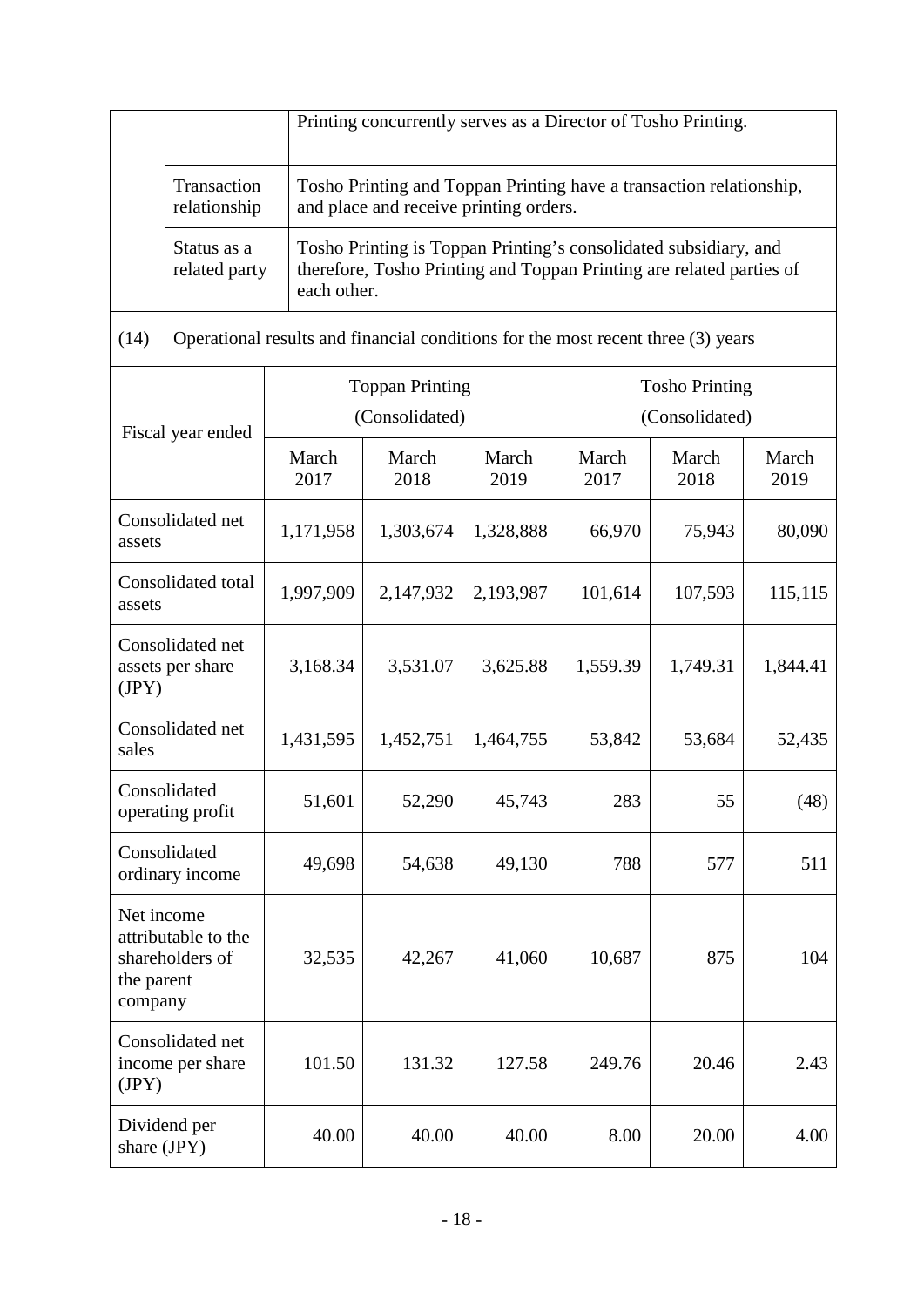(In millions of JPY, unless otherwise specified.)

- (Note 1) As of March 31, 2019, unless otherwise specified.
- (Note 2) For Toppan Printing, the amount of "Consolidated net income per share (JPY)" is the amount of "Consolidated net income per share (JPY)" before the adjustment of potential shares.
- (Note 3) Toppan Printing consolidated two shares of common stock into one share effective on October 1, 2018. Due to the consolidation, "Consolidated net assets per share", "Consolidated net income per share", and "Dividend per share" are calculated on the assumption that such stock consolidation was conducted at the beginning of the fiscal year ended March 2017.
- (Note 4) Tosho Printing consolidated two shares of common stock into one share effective on October 1, 2017. Each amount is calculated on the assumption that such stock consolidation was conducted at the beginning of the fiscal year ended March 2017.
- (Note 5) As Toppan Printing and Tosho Printing changed the indication method by applying "Partial Amendments to Accounting Standard for Tax Effect Accounting (ASBJ Statement No. 28 as of February 16, 2018)" from the beginning of the fiscal year ending March 31, 2019, the financial conditions for the fiscal year ending March 2018 show figures retrospectively revised to reflect such changes.

|     |                                     | Wholly owning parent company in share exchange                                           |
|-----|-------------------------------------|------------------------------------------------------------------------------------------|
| (1) | Corporate name                      | Toppan Printing Co., Ltd.                                                                |
| (2) | Head office                         | 1-5-1, Taito, Taito-ku, Tokyo                                                            |
| (3) | Name and title of<br>representative | <b>President and Representative Director</b><br>Shingo Kaneko                            |
| (4) | Description of business             | Information & Communication, Living $&$ Industry,<br>Electronics business segments, etc. |
| (5) | Paid-in capital                     | JPY 104,986 million                                                                      |
| (6) | Fiscal year end                     | March 31                                                                                 |
| (7) | Net assets                          | Not determined at present                                                                |
| (8) | Total assets                        | Not determined at present                                                                |

### **5. Status after the Share Exchange**

#### **6. Outline of Accounting Treatment**

The Share Exchange will constitute a transaction with non-controlling shareholders under the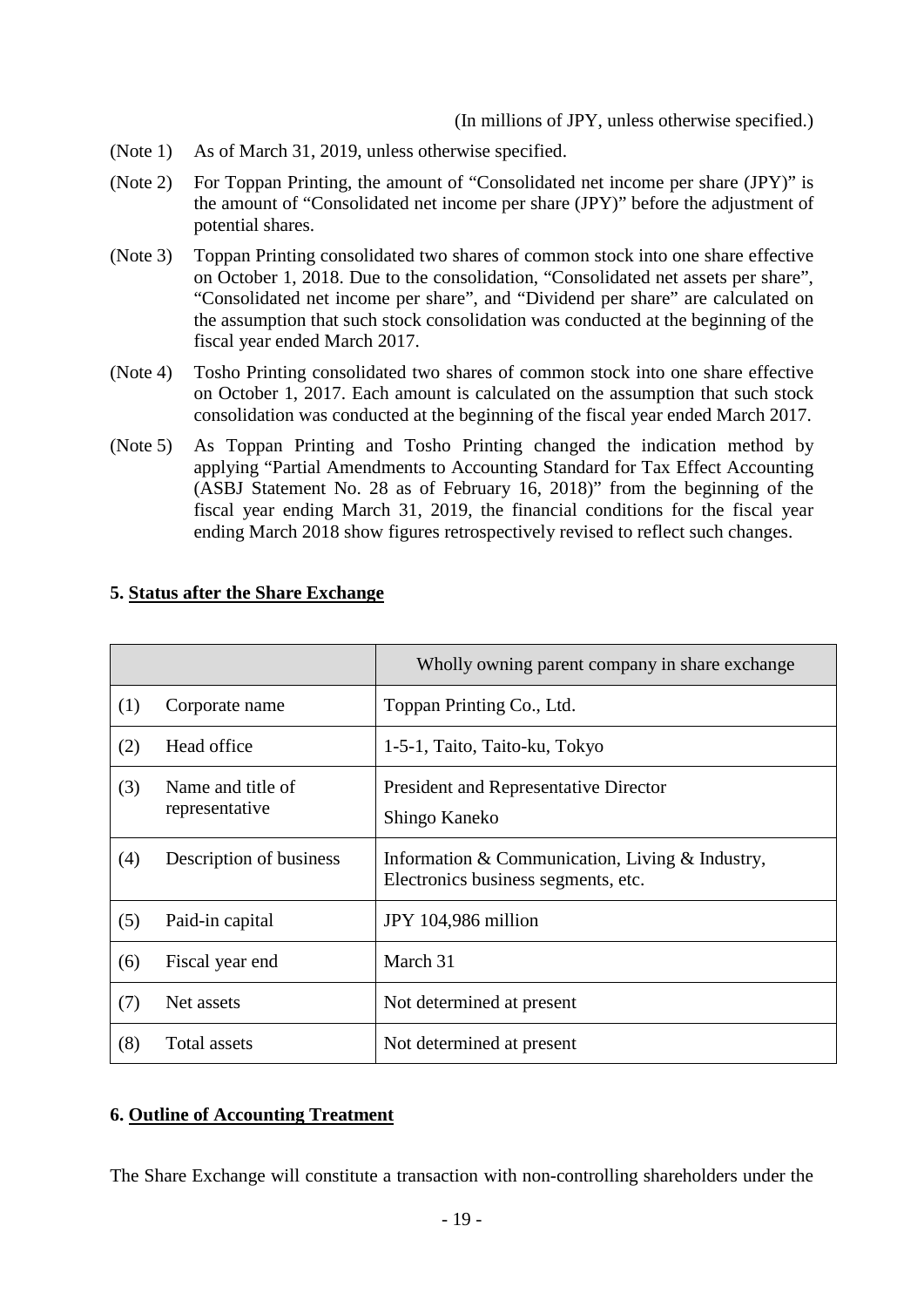category of transactions under common control, etc.

#### **7. Future Outlook**

The impact of the Share Exchange on the consolidated operating results of both Toppan Printing and Tosho Printing is minor, since Tosho Printing is already a consolidated subsidiary of Toppan Printing.

#### **8. Matters regarding Transaction, Etc. with a Controlling Shareholder**

(1) Applicability of the Transaction, etc. with a Controlling Shareholder and Status of Conformity with Policy for Measures to Protect Minority Shareholders

Since Toppan Printing is the controlling shareholder of Tosho Printing, who already owns 51.51% (as of March 31, 2019) of the voting rights of all shareholders of Tosho Printing, the Share Exchange constitutes a transaction, etc. with a controlling shareholder for Tosho Printing. The status of the conformity of the Share Exchange with the "Policy for Measures to Protect Minority Shareholders upon the Execution of Transactions, Etc. with Controlling Shareholders" stated in the report on corporate governance (the "Corporate Governance Report") disclosed by Tosho Printing on December 21, 2018 is as stated below. The Corporate Governance Report states that pursuant to the "Policy for Measures to Protect Minority Shareholders upon the Execution of Transactions, Etc. with a Controlling Shareholder," the transactions with Toppan Printing, Tosho Printing's controlling shareholder, and its group companies are executed basically on the same conditions as general transactions and those conditions are fairly and properly determined based on reasonable judgments that take market prices into account, and that efforts are made to protect the minority shareholders by securing Tosho Printing's independence and continuing to execute fair transactions with Toppan Printing and its group companies.

At the Board of Directors meetings of Tosho Printing, Tosho Printing carefully discussed and examined the terms and conditions of the Share Exchange and resolved, based on its own independent perspective, to execute the Share Exchange in a manner conforming with the "Policy for Measures to Protect Minority Shareholders upon the Execution of Transactions, Etc. with Controlling Shareholders" stated in the Corporate Governance Report so that the Share Exchange would not be disadvantageous to the minority shareholders by taking the measures described in (2) "Matters Regarding Measures to Ensure Fairness and Measures to Avoid Conflicts of Interest" and (3) Outline of Opinion Obtained from a Party who has No Conflicts of Interest in a Controlling Shareholder Stating that the Transaction, etc. would Not be Disadvantageous to the Minority Shareholders" below.

(2) Matters Regarding Measures to Ensure Fairness and Measures to Avoid Conflicts of Interest

As set out in (1) "Applicability of the Transaction, etc. with a Controlling Shareholder and Status of Conformity with Policy for Measures to Protect Minority Shareholders", the Share Exchange constitutes a transaction, etc. with a controlling shareholder for Tosho Printing. Therefore, Tosho Printing has determined that it is necessary to implement the measures to ensure the fairness and to avoid conflicts of interest. Tosho Printing has carefully discussed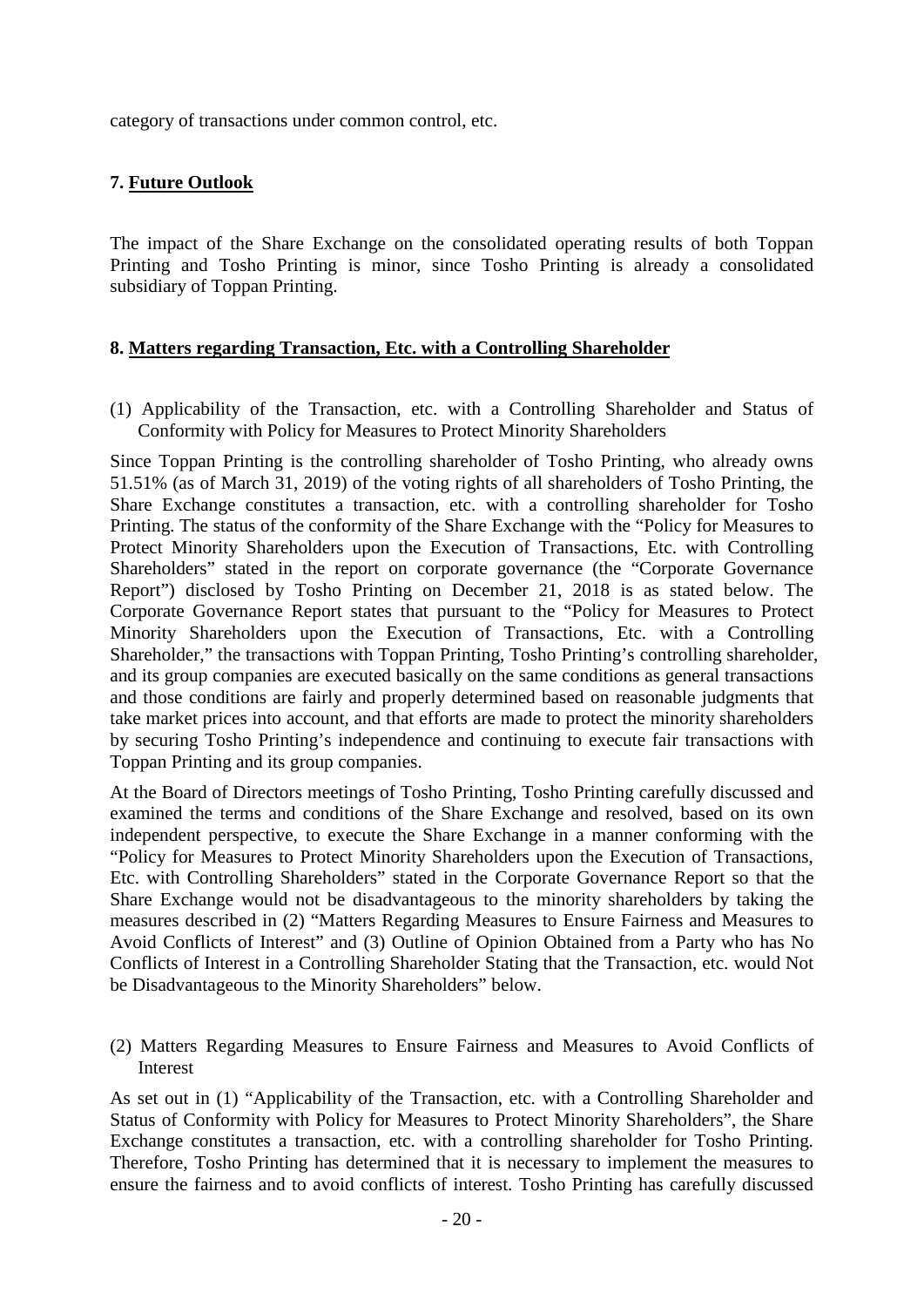and reviewed the conditions of the Share Exchange at the Board of Directors meeting of Tosho Printing, and has made a decision after further ensuring the fairness and avoiding conflicts of interest by implementing the measures as set out in 3.(4) "Measures to Ensure Fairness" and 3.(5) "Measures to Avoid Conflicts of Interest" above.

(3) Outline of Opinion Obtained from a Party who has No Conflicts of Interest in a Controlling Shareholder Stating that the Transaction, etc. would Not be Disadvantageous to the Minority Shareholders

As described in 3.(5) "Measures to Avoid Conflicts of Interest," Tosho Printing established the Special Committee on February 18, 2019 to avoid the Share Exchange being implemented under conditions disadvantageous to Tosho Printing's minority shareholders. Upon examining the Share Exchange, Tosho Printing consulted with the Special Committee on (i) whether it is appropriate for the Board of Directors of Tosho Printing to make a decision on executing the Share Exchange from the perspective of (a) whether the Special Committee may reasonably determine that the Share Exchange will increase the corporate value, and (b) whether the Special Committee may reasonably determine because the Share Exchange will be executed through procedures that are fair to the shareholders, the interests of the shareholders are taken into account, and (ii) whether the Share Exchange will not be disadvantageous to the minority shareholders. As a result, prior to the discussions on the proposal of the Share Exchange Agreement, Tosho Printing received from the Special Committee a response to referrals (*toshinsho*) today, stating that with respect to (i) above, (a) it is reasonably determined that the Share Exchange will contribute to the increase in the corporate value of Tosho Printing through measures after the Share Exchange such as utilizing various solutions held by Toppan Printing, promoting the efficiency of manufacturing systems by the consolidation of the indirect manufacturing departments, avoiding redundant investment in production equipment, and investing in new businesses by utilizing investment capacity made available by the cost reduction due to delisting, (b) it is reasonable for the Board of Directors of Tosho Printing to decide the implementation of the Share Exchange taking into consideration factors such as that it is reasonably determined that the interests of the shareholders are taken into account through fair procedures in the Share Exchange because, upon the Share Exchange, (1) according to the draft disclosure documents of the Share Exchange, Tosho Printing will appropriately make information disclosure, and there are reasonable grounds for the revisions to the financial forecasts made on April 25, 2019, (2) the Board of Directors of Tosho Printing consulted with the Special Committee composed of external persons who are independent of Tosho Printing and Toppan Printing and decided to fully respect its opinion, (3) the proposal of the execution of the Share Exchange Agreement is expected to be approved by all of the Directors and Statutory Auditors without conflicts of interest at the Board of Directors meeting of Tosho Printing, (4) Tosho Printing received advice from GCA, which is an independent financial advisor, and Nakamura, Tsunoda & Matsumoto, which is an independent legal advisor, regarding the Share Exchange, (5) Tosho Printing received the share exchange ratio valuation report from GCA, which is an independent third-party valuation institution, and it is not determined that the method and content of the calculation by GCA is particularly unreasonable, and (6) the Share Exchange Ratio was agreed upon based on the earnest negotiations and the Share Exchange Ratio exceeds the upper limit of the calculation range calculated by the average market price analysis, the comparable company analysis, and the DCF Analysis, in the calculation by GCA, which is an independent third-party valuation institution, and with respect to (ii) above, because the shares of Toppan Printing to be held by the minority shareholders of Tosho Printing as a result of the Share Exchange are listed shares and their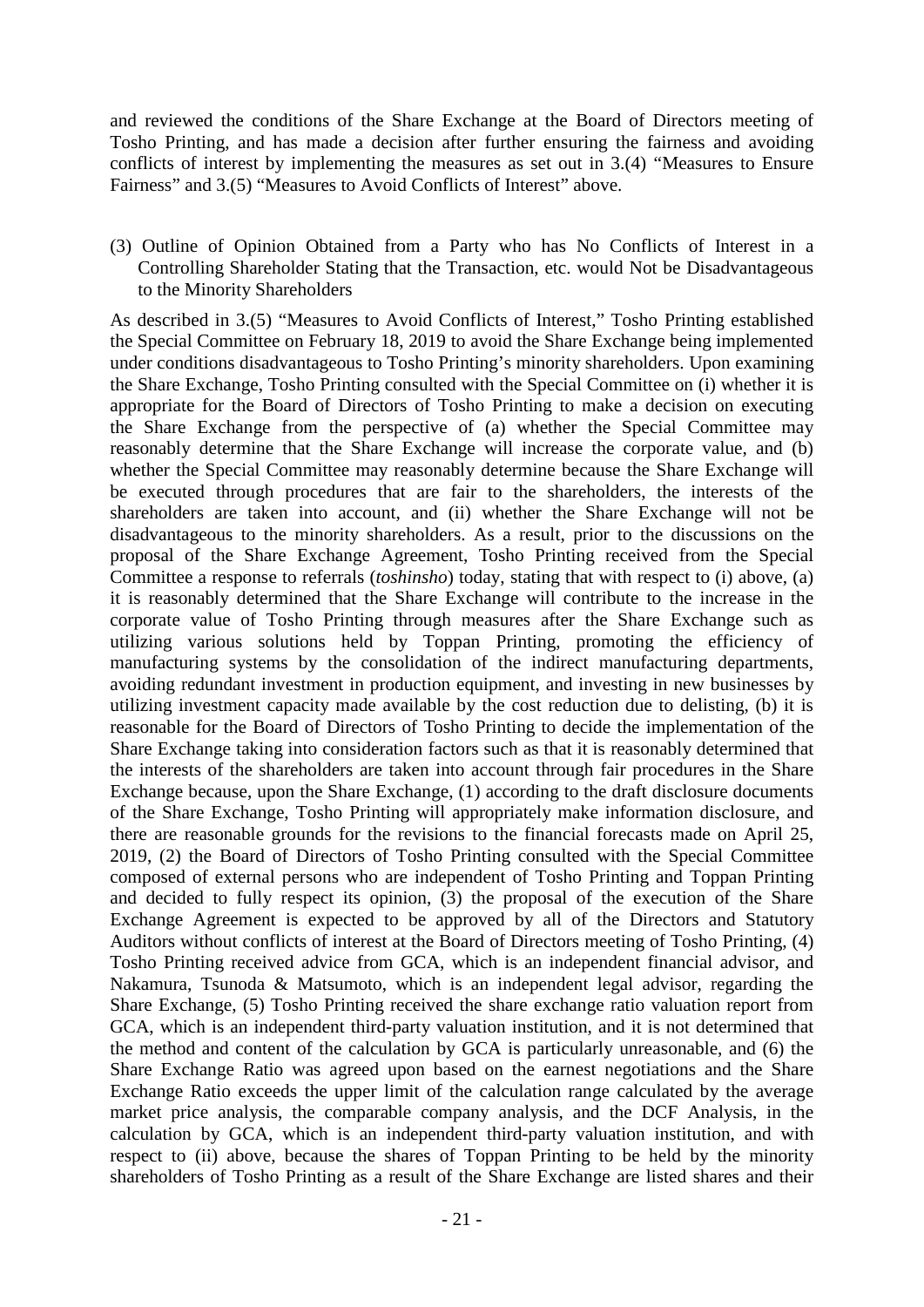liquidity in the market is secured, and it is possible for the minority shareholders of Tosho Printing to enjoy the outcome of the increase in the corporate value of the Toppan group after the Share Exchange by continuing to hold Toppan Printing's shares, using the method of making a company a wholly owned subsidiary by share exchange is not disadvantageous to the minority shareholders of Tosho Printing, and because, as described above, it is reasonably determined that the Share Exchange will contribute to the increase in the corporate value of Tosho Printing and it is reasonably determined that the interests of the shareholders are taken into account through fair procedures in the Share Exchange, it is considered that it is not disadvantageous to the minority shareholders to decide the execution of the Share Exchange Agreement at the Board of Directors meeting of Tosho Printing.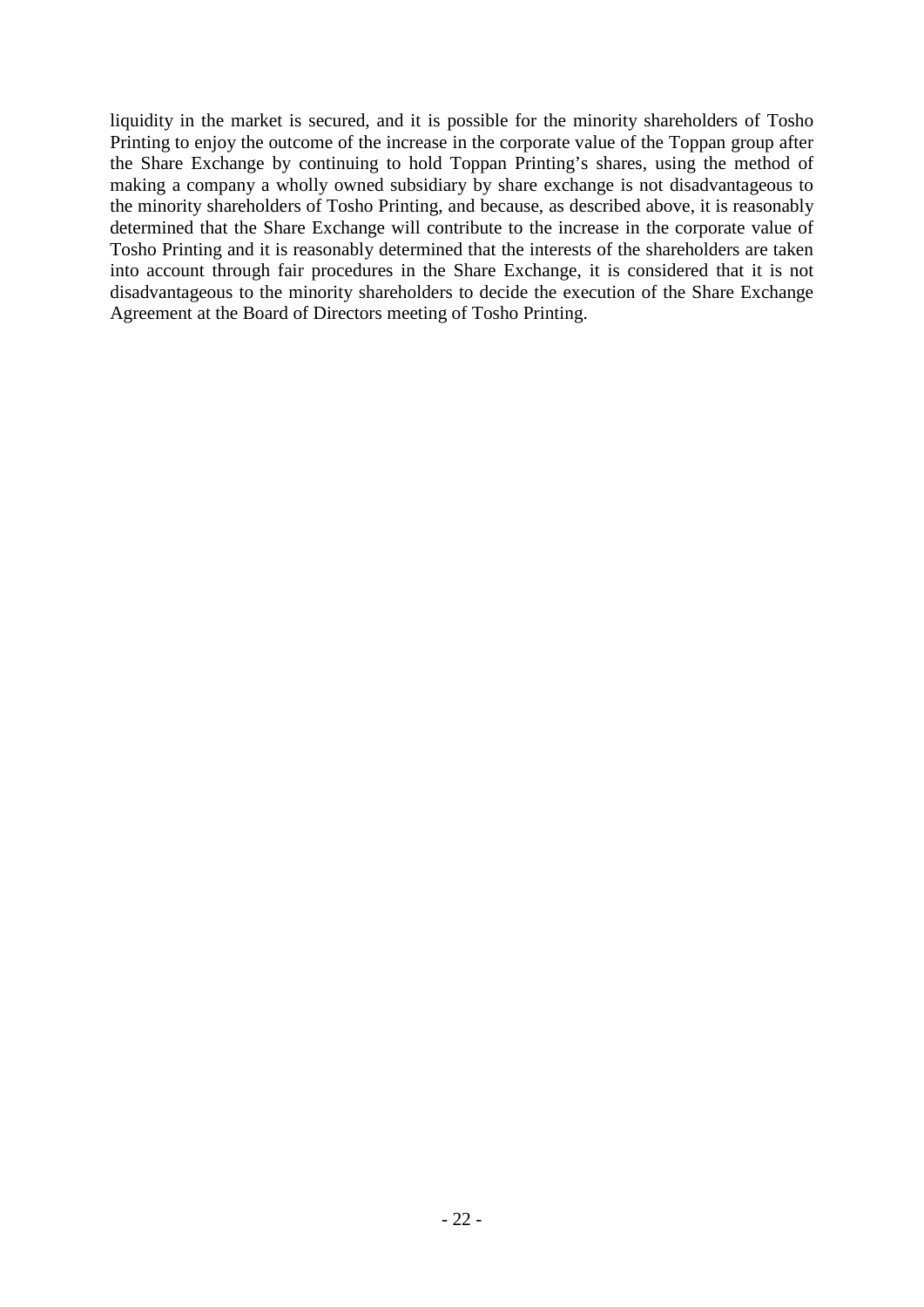# (Reference)

Toppan Printing's consolidated financial forecasts for the current fiscal year (as of May 13, 2019) and consolidated financial results for previous fiscal year

(in millions of JPY)

|                                                                                              | Consolidated<br>net sales | Consolidated<br>operating<br>profit | Consolidated<br>ordinary<br>income | Net income<br>attributable to the<br>shareholders of<br>the parent<br>company |
|----------------------------------------------------------------------------------------------|---------------------------|-------------------------------------|------------------------------------|-------------------------------------------------------------------------------|
| Financial forecasts for<br>current fiscal year<br>(fiscal year ending)<br><b>March 2020)</b> | 1,520,000                 | 57,000                              | 61,000                             | 36,000                                                                        |
| Financial results for<br>previous fiscal year<br>(fiscal year ended)<br><b>March 2019)</b>   | 1,464,755                 | 45,743                              | 49,130                             | 41,060                                                                        |

# (Reference)

Tosho Printing's consolidated financial results for previous fiscal year

(in millions of JPY)

|                                                                                            | Consolidated<br>net sales | Consolidated<br>operating<br>profit | Consolidated<br>ordinary<br>income | Net income<br>attributable to the<br>shareholders of<br>the parent<br>company |
|--------------------------------------------------------------------------------------------|---------------------------|-------------------------------------|------------------------------------|-------------------------------------------------------------------------------|
| Financial results for<br>previous fiscal year<br>(fiscal year ended)<br><b>March 2019)</b> | 52,435                    | (48)                                | 511                                | 104                                                                           |